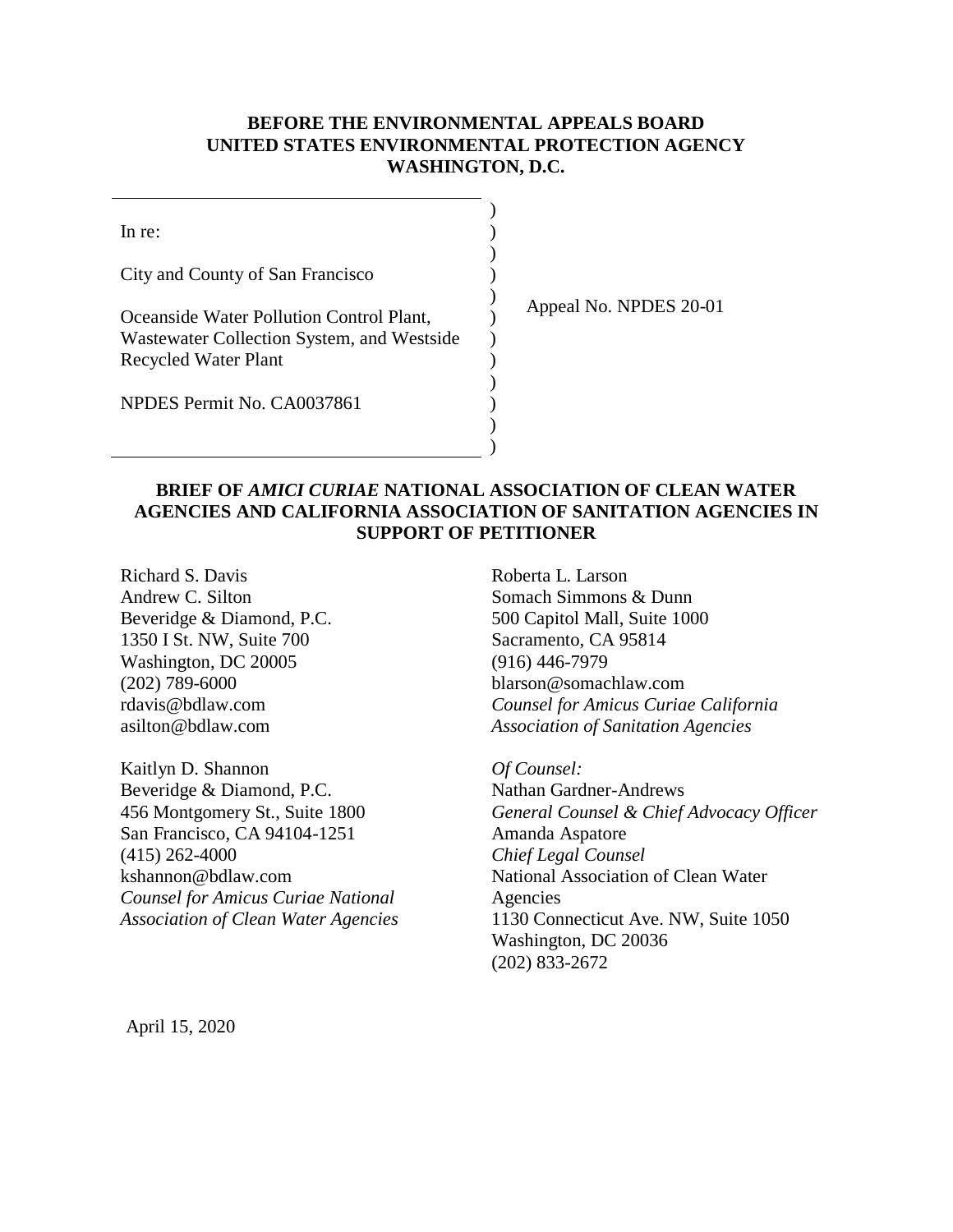## **TABLE OF CONTENTS**

| I.  |                 | Generic Receiving Water Requirements Are Inconsistent with the Act and Unjustifiably                                                               |
|-----|-----------------|----------------------------------------------------------------------------------------------------------------------------------------------------|
|     | A.              |                                                                                                                                                    |
|     |                 | The Region Was Required to Develop Any WQBELs Consistent with<br>1.                                                                                |
|     |                 | 2.<br>The Region Followed None of the Requirements for Setting WQBELs 9                                                                            |
|     | <b>B.</b>       | Inclusion of Generic Receiving Water Limitations in San Francisco's Permit                                                                         |
| II. |                 | The Permit's LTCP Update Provisions Depart from the CSO Policy's Directives 12                                                                     |
|     | A.              | EPA Cannot Require an LTCP Update Without Finding that Existing Controls                                                                           |
|     | <b>B.</b>       | The Policy's Post-Construction Monitoring Provisions Do Not Authorize EPA<br>to Require Post-Construction CSS Communities to Re-Characterize Their |
|     | $\mathcal{C}$ . | EPA Cannot Use Sensitive Area Reassessments to Impose New CSO                                                                                      |
| Ш.  |                 | The Region Lacks Authority to Regulate Overflows that Do Not Result in Discharges.  17                                                             |
|     |                 |                                                                                                                                                    |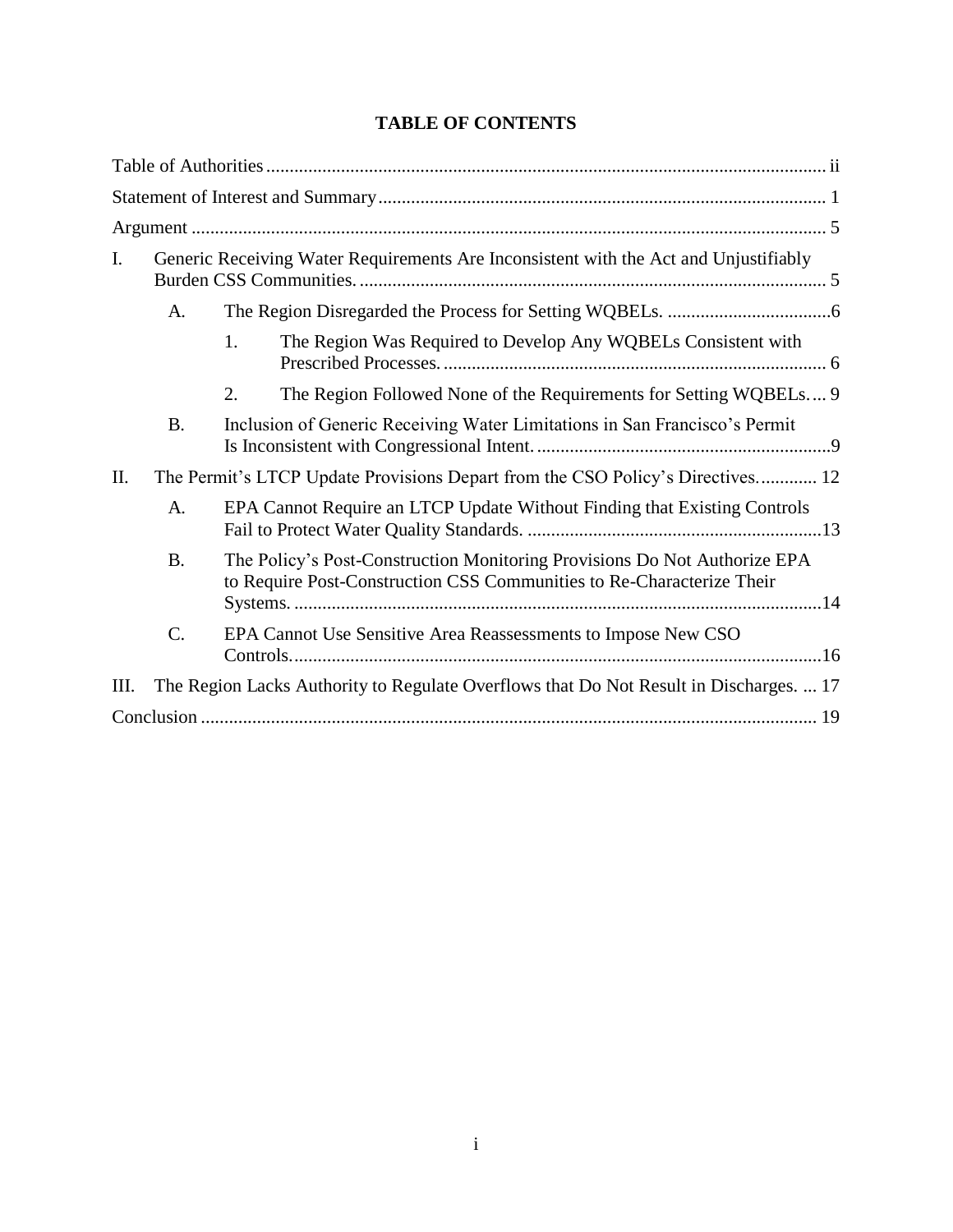## **TABLE OF AUTHORITIES**

| Bethlehem Steel Corp. v. EPA,                     |
|---------------------------------------------------|
| EPA v. Cal. ex rel. State Water Res. Control Bd., |
| Int'l Paper Co. v. Ouellette,                     |
| Nat'l Pork Producers Council v. EPA,              |
| NRDC v. Cnty. of L.A.,                            |
| NRDC v. Cnty. of L.A.,                            |
| NRDC v. Costle,                                   |
| NRDC v. EPA,                                      |
| NRDC v. EPA,                                      |
| NRDC v. Outboard Marine Corp.,                    |
| Nw. Envtl. Advocates v. City of Portland,         |
| Ohio Valley Envtl. Coal. v. Fola Coal Co.,        |
| Waterkeeper All., Inc. v. EPA,                    |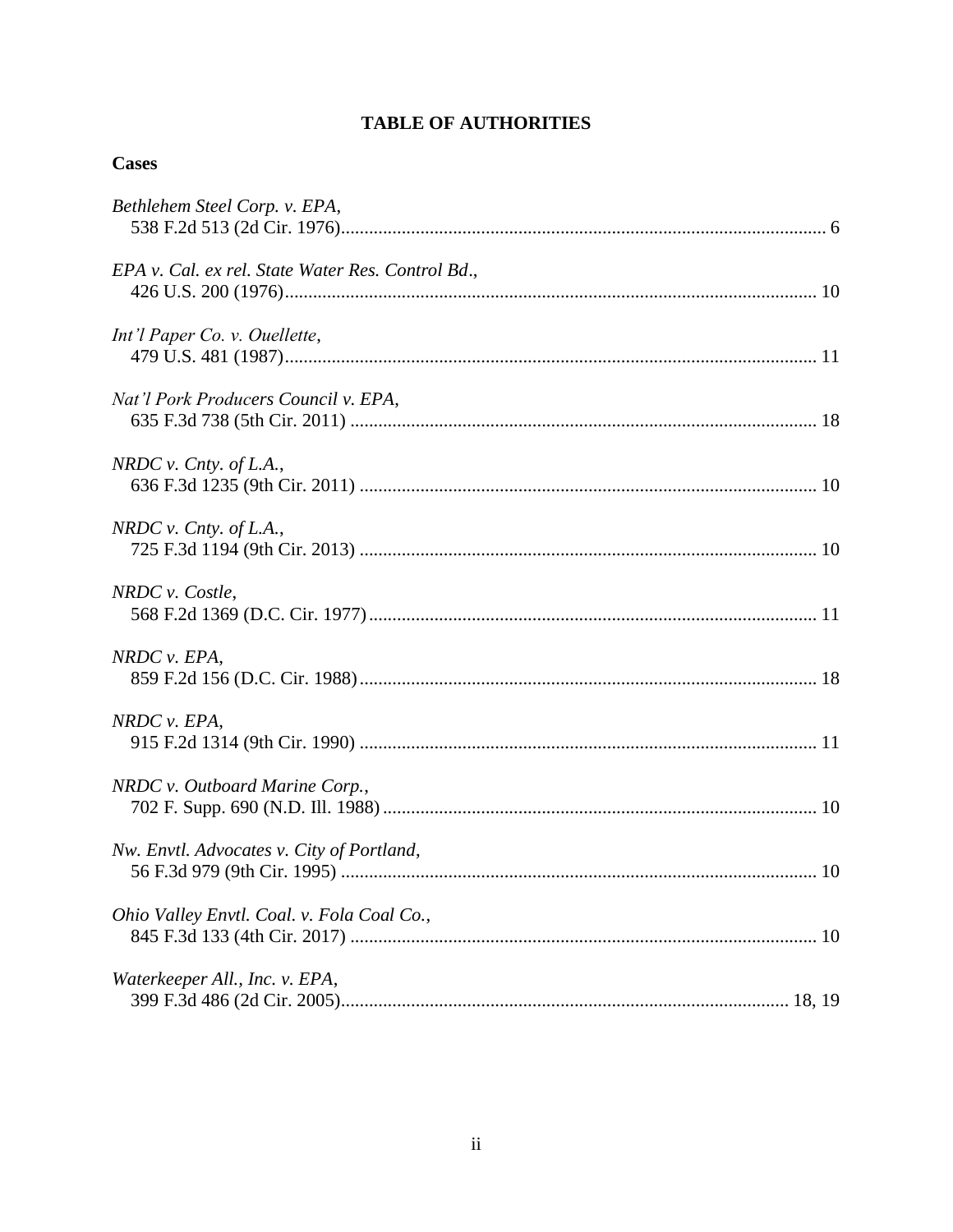# **Statutory Provisions**

| Water Quality Act of 1965,      |  |
|---------------------------------|--|
| <b>Regulations</b>              |  |
|                                 |  |
|                                 |  |
|                                 |  |
|                                 |  |
|                                 |  |
| <b>Federal Register Notices</b> |  |
|                                 |  |
|                                 |  |
| <b>Legislative Materials</b>    |  |
|                                 |  |
|                                 |  |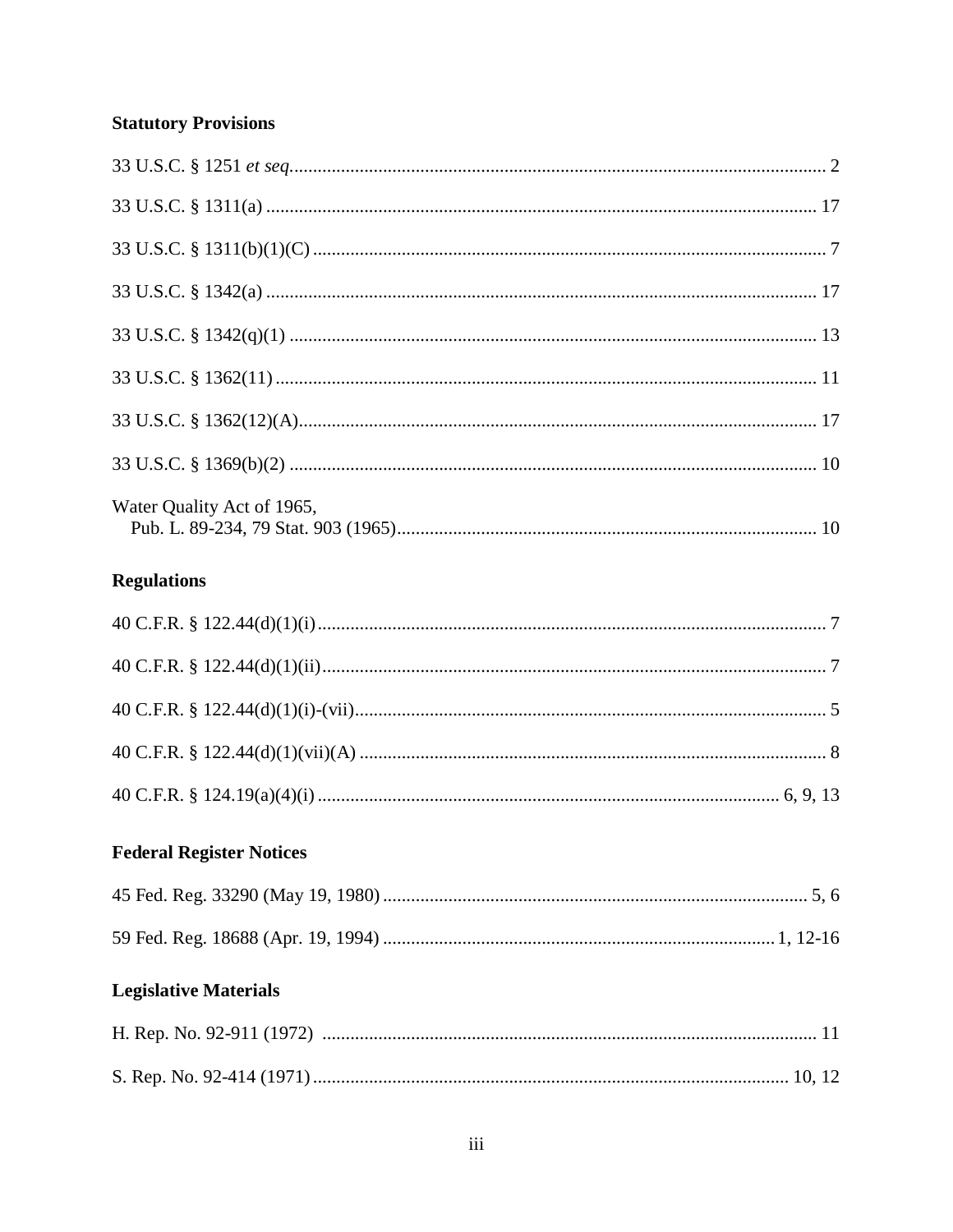# **Other Authorities**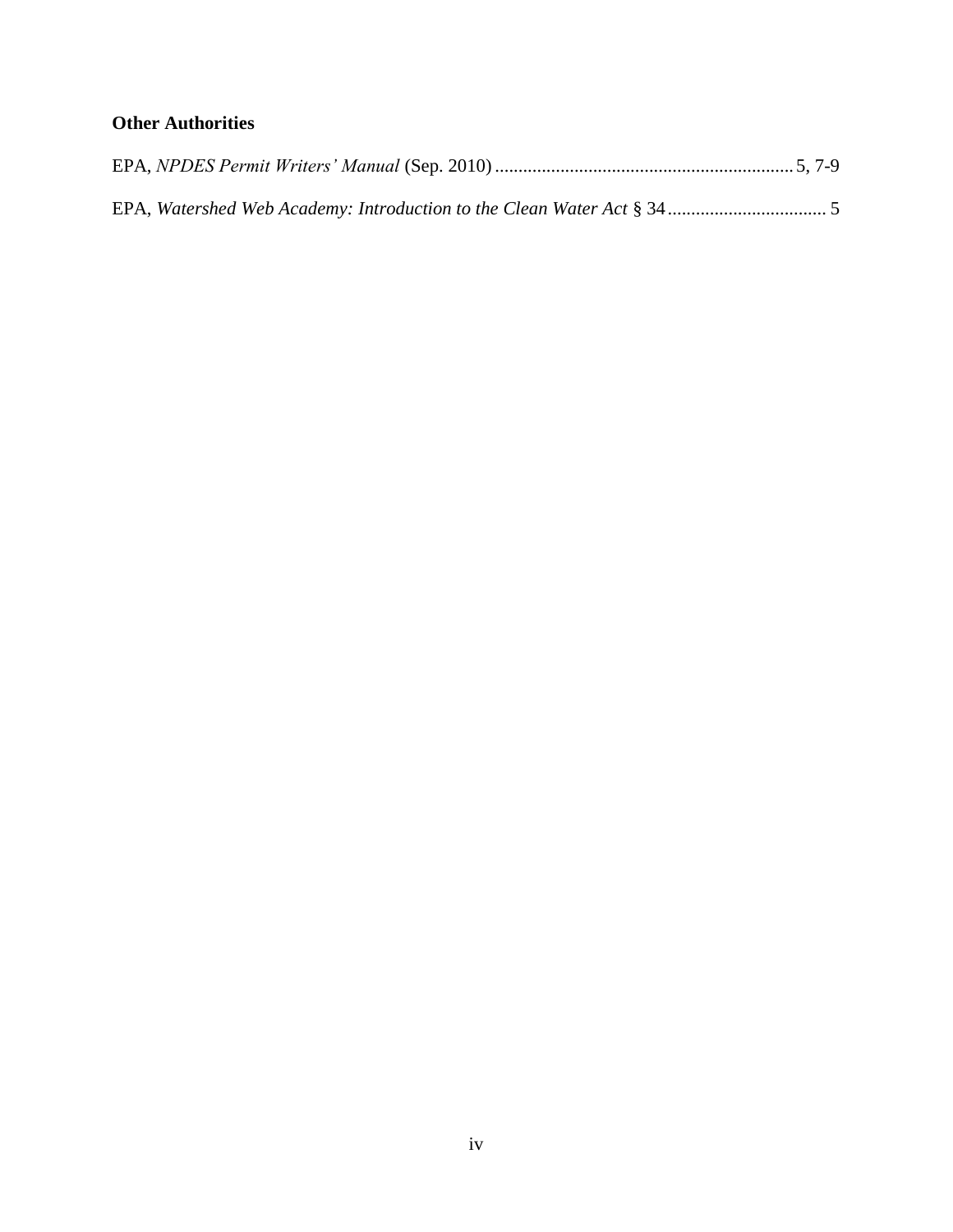#### **STATEMENT OF INTEREST AND SUMMARY**

*Amici* represent public entities from across the United States and California that provide water supply, water conservation, flood and stormwater management, and wastewater treatment services to the public. The National Association of Clean Water Agencies ("NACWA") is a nonprofit trade association representing the interests of publicly-owned wastewater and stormwater utilities across the country. NACWA's members include more than 320 municipal clean water agencies that own, operate, and manage publicly-owned treatment works, wastewater sewer systems, stormwater sewer systems, water reclamation districts, and all aspects of wastewater collection, treatment, and disposal. *Amicus* California Association of Sanitation Agencies ("CASA") is a nonprofit mutual benefit corporation comprised of more than 125 local public agencies that provide wastewater collection, treatment, water recycling, renewable energy, and biosolids management services to millions of California residents, businesses, industries, and institutions.<sup>1</sup>

Members of both *amici* organizations, including the City and County of San Francisco ("San Francisco" or the "City"), own, manage, and operate combined sewer systems ("CSSs"). These utilities serve communities ("CSS communities") that have spent many billions of dollars to upgrade and improve their CSSs consistent with long-term control plans ("LTCPs") developed pursuant to the U.S. Environmental Protection Agency's ("EPA" or the "Agency") 1994 *Combined Sewer Overflow (CSO) Control Policy*, 59 Fed. Reg. 18688 (Apr. 19, 1994) (the "CSO Policy"). These measures have resulted in substantial reductions in the number and

<sup>&</sup>lt;sup>1</sup> The San Francisco Public Utilities Commission, an agency of Petitioner City and County of San Francisco, is a member of NACWA and CASA.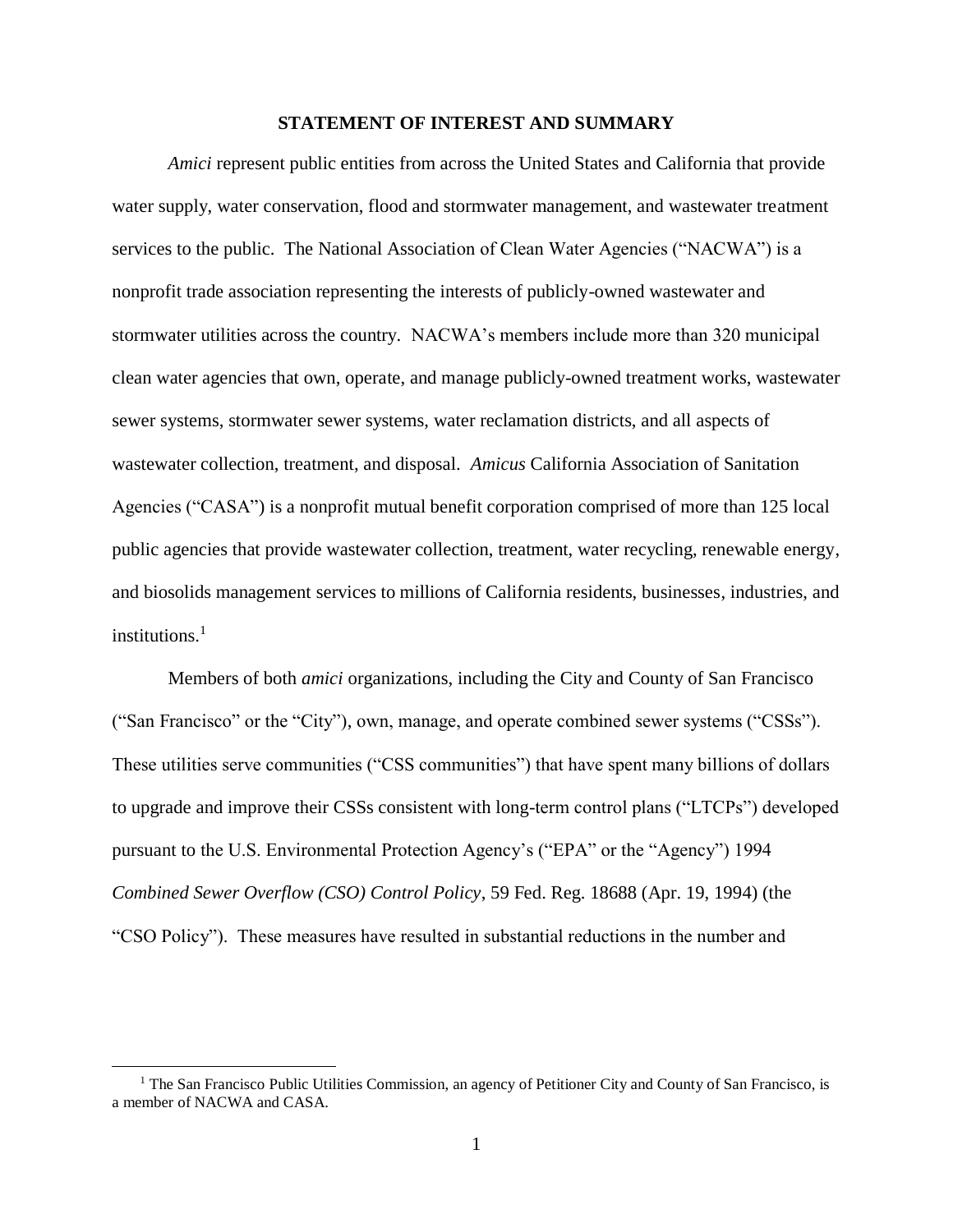volume of combined sewer overflow ("CSO") discharges to surface waters and concomitant improvements to water quality across the nation.

*Amici* urge the Board to affirm that neither the Clean Water Act ("CWA" or the "Act"), 33 U.S.C. § 1251 *et seq.*, nor the CSO Policy authorizes permit writers to impose vague, openended obligations like those found in the 2019 Oceanside Permit (the "Permit"), NPDES No. CA0037681, on CSS communities and other National Pollutant Discharge Elimination System ("NPDES") permit holders. In issuing the Permit, EPA Region 9 (the "Region") overstepped multiple limits on its authority and shirked its responsibility to ensure that CSS communities' CWA obligations are clear and well defined. The Region's failure to adhere to the CWA's requirements will impose substantial regulatory uncertainty and unjustifiable costs on San Francisco. Unless the Board grants review and enforces both the Act and the CSO Policy, other CSS communities and NPDES permittees nationwide could face similar burdens.

The Region's decision to include generic prohibitions against causing or contributing to violations of water quality standards ("WQS") in San Francisco's permit ignored multiple mandates for permit writers to fashion clear and individualized water quality-based effluent limitations ("WQBELs"). The Act, EPA's NPDES regulations, and Agency guidance prescribe a process for permit writers to develop WQBELs designed to protect applicable WQS based on rigorous scientific analyses. CSS communities and other dischargers rely on this process, which results in effluent limits that impose precise compliance obligations, in order to understand their CWA obligations and make decisions about how to allocate limited resources for compliance activities.

The Region's inclusion of generic prohibitions —rather than individualized WQBELs will make it impossible for San Francisco to assess prospectively whether it complies with the

2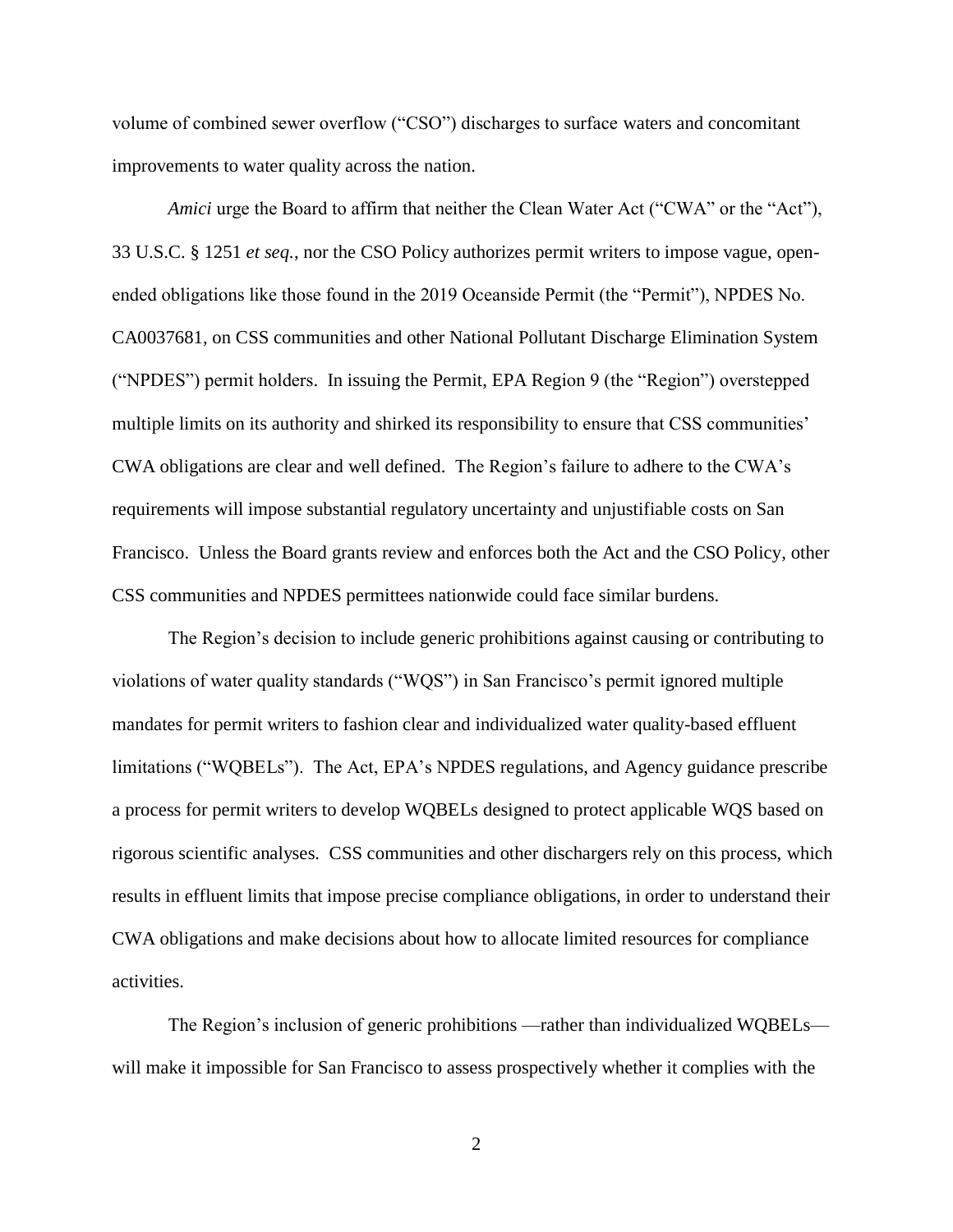Permit or what it will need to do to comply during the Permit's term. This result is anathema to the structure of the CWA, which Congress enacted specifically to reform an ineffective regulatory regime that—like the generic language employed by the Region—unsuccessfully attempted to define compliance by reference to a discharge's effect on receiving water quality. The CWA cured this problem by creating the NPDES permit program, which requires permit writers to define each discharger's specific water quality compliance obligations in the form of WQBELs, so that both the regulated entity and regulators understand exactly what may—and may not—be lawfully discharged under a permit. The Region's inclusion of generic receiving water restrictions in the Permit undermines the CWA's objectives and effectively nullifies one of the NPDES program's central objectives: providing CSS communities and other dischargers with clear compliance standards.

The CSO Policy also intended LTCPs to ensure the protection of water quality. The immense costs involved in developing and implementing CSO controls demand that a CSS community be asked to revisit its LTCP only when doing so is necessary to protect water quality. EPA recognized this imperative by carefully limiting in the CSO Policy when and how a permitwriting agency can require a CSS community to re-evaluate and update its LTCP. The Region failed to observe these limits by requiring San Francisco to reassess its CSO controls without finding that the City's current LTCP is insufficient to protect WQS. Subjecting LTCPs to such unjustified reassessments puts at risk the billions of dollars that CSS communities across the country have invested, consistent with the CSO Policy, to improve water quality. *Amici* ask that the Board affirm the CSO Policy's limits—codified by Congress—on permit writers' authority to demand additional costly controls from CSS communities.

3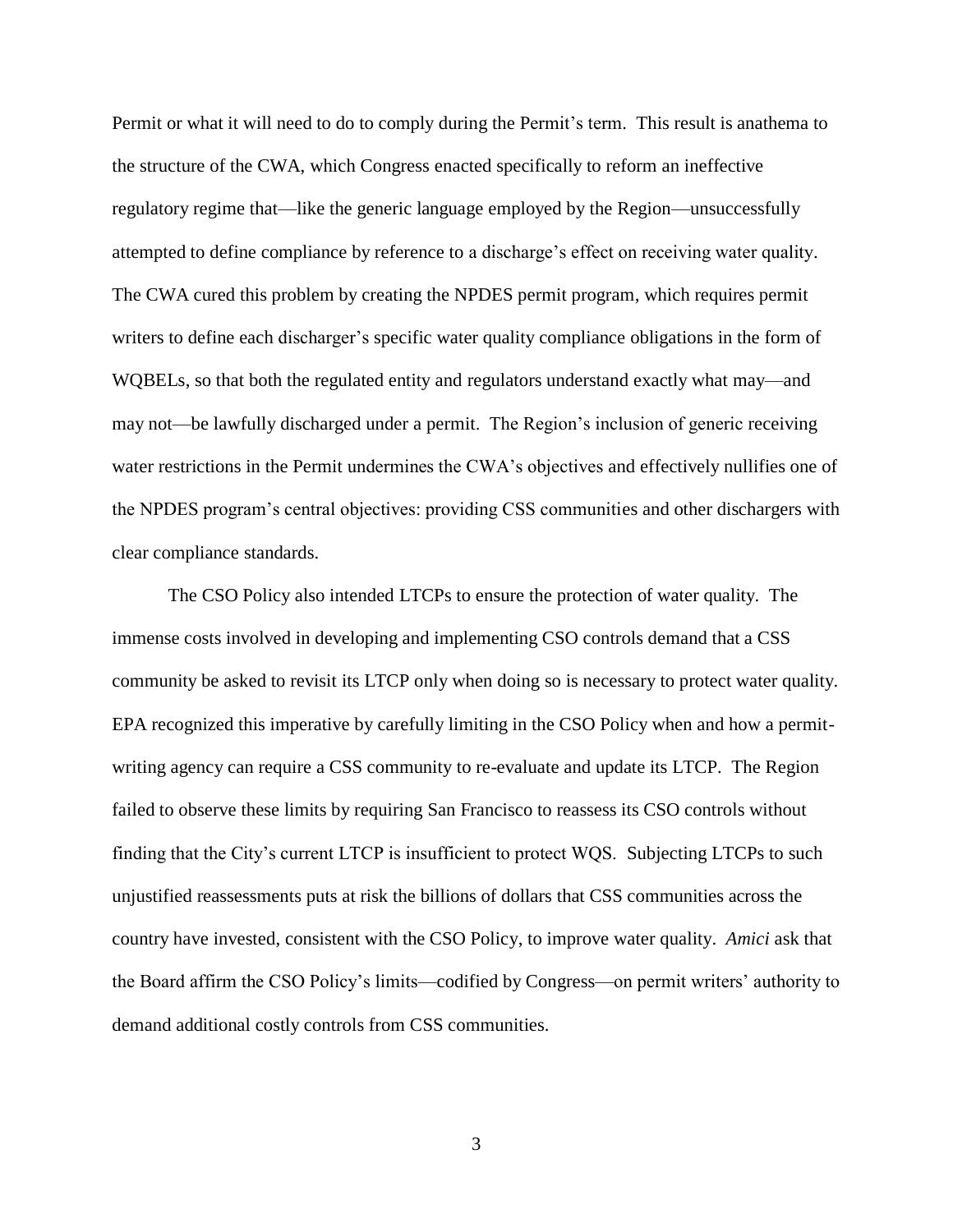Finally, the Region's attempt to require San Francisco to report isolated overflows from its CSS exceeds the scope of EPA's jurisdiction under the CWA. *Amici* recognize that isolated overflows pose concerns to many in San Francisco and that this issue should be addressed consistent with applicable state and local regulatory programs. Congress, however, chose not to extend the CWA to cover releases that—like these isolated overflows—never reach navigable waters. Multiple federal appeals courts have made clear that the CWA confers no authority on EPA to impose requirements on activities that do not actually result in discharges to navigable waters. *Amici* urge that the Board remand to the Region to correct this fundamental error in the Permit's reporting provisions.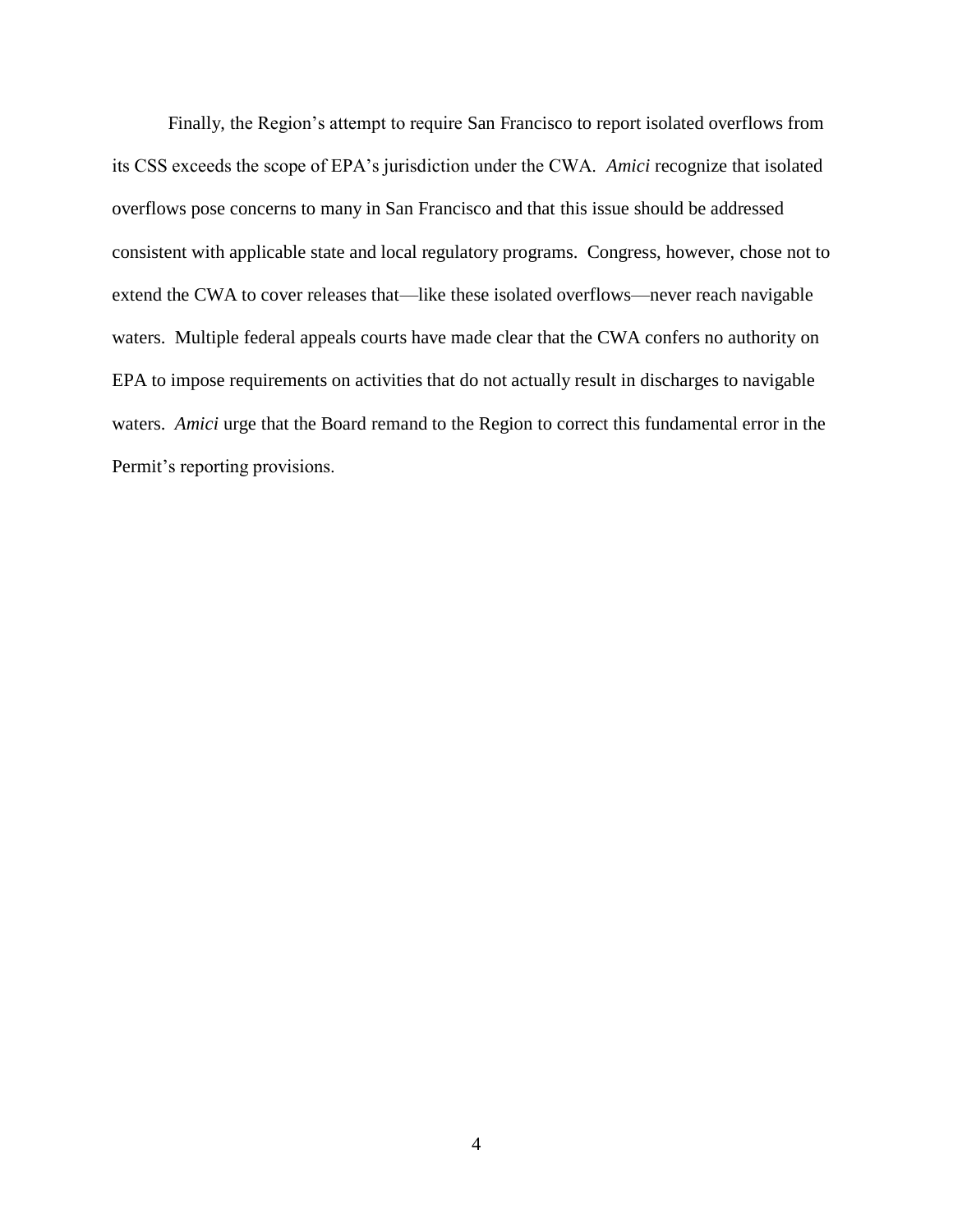#### **ARGUMENT**

## **I. Generic Receiving Water Requirements Are Inconsistent with the Act and Unjustifiably Burden CSS Communities.**

The Region abandoned the Act's directives for setting clear, individualized WQBELs in NPDES permits by including in the Permit a generic prohibition against any discharge that would "cause or contribute to a violation of any applicable water quality standard …." AR No. 17, Oceanside Permit (the "Permit") § V; *id.* at Attachment G, § I.I.1 (prohibiting the creation of "pollution, contamination or nuisance, as defined by California Water Code 13050"). As EPA has noted, "despite commonly held beliefs, water quality standards are not directly enforceable."<sup>2</sup> Instead, the CWA protects WQS—the water quality goals for receiving waters through WQBELs in dischargers' NPDES permits.

These WQBELs must be developed consistent with the process set out in the NPDES regulations and the *NPDES Permit Writers' Manual*, which the Region should have followed to determine whether the Permit needed additional WQBELs at all, and, if so, what those precise limitations should have been.<sup>3</sup> EPA has described this process as one in which "the burden [is] on permit writers rather than permittees to search through the applicable regulations and correctly apply them to the permittee through its permit."<sup>4</sup> The Region failed to meet this burden and instead inappropriately imposed a sweeping and generic requirement not to cause or contribute to violations of WQS.

<sup>2</sup> EPA, *Watershed Web Academy: Introduction to the Clean Water Act* § 34, *available at* https://cfpub.epa.gov/watertrain/moduleFrame.cfm?parent\_object\_id=2673

<sup>3</sup> *See* 40 C.F.R. § 122.44(d)(1)(i)-(vii); EPA, *NPDES Permit Writers' Manual* Ch. 6 (Sep. 2010) (*Permit Writers' Manual*).

<sup>4</sup> EPA, *Consolidated Permit Regulations*, 45 Fed. Reg. 33290, 33312 (May 19, 1980).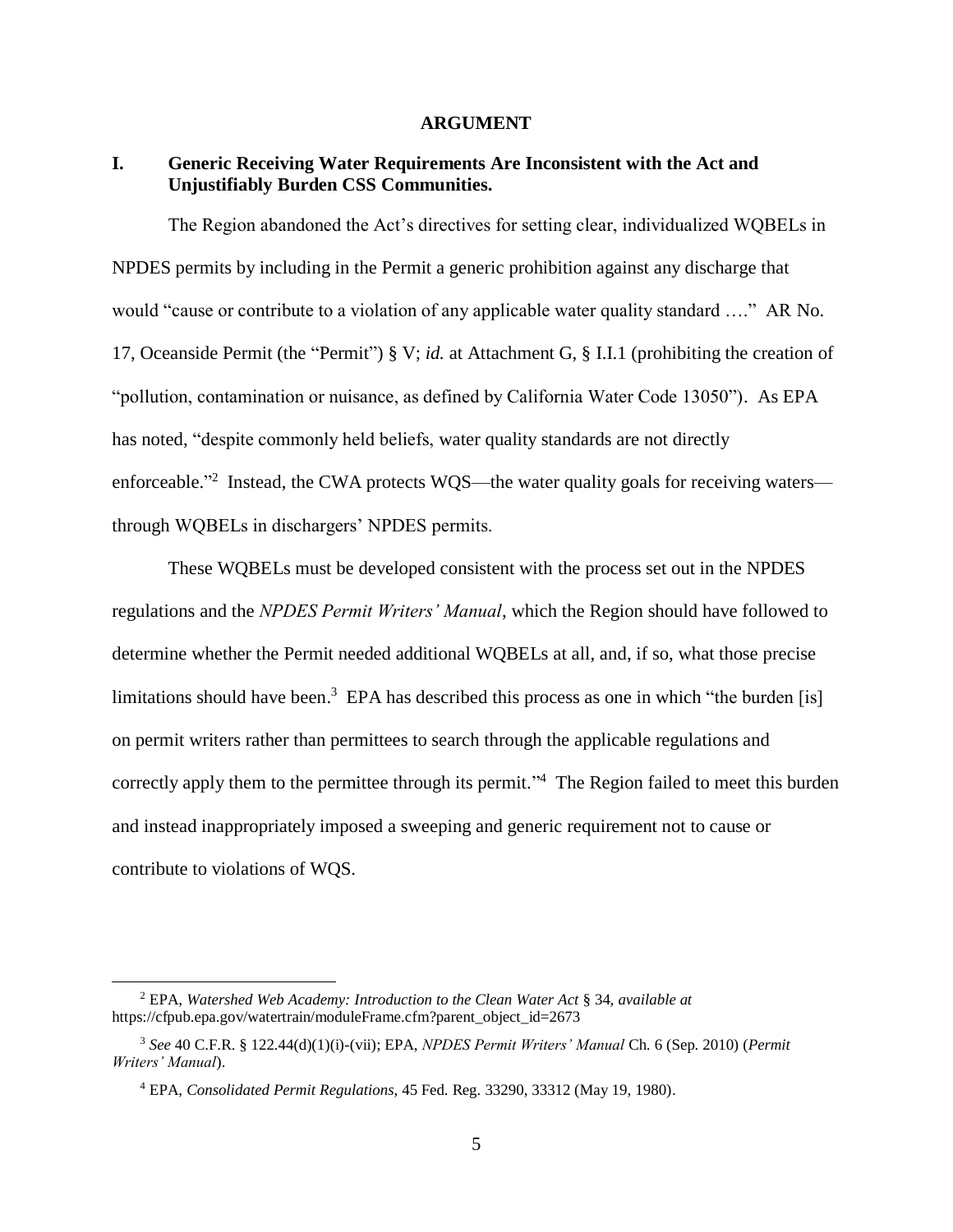This type of generic prohibition against violating WQS makes it exceedingly difficult for San Francisco or any other municipal discharger to understand its precise compliance obligations.<sup>5</sup> As the Region itself concedes, determinations of noncompliance with these types of undefined mandates are made only *after the fact*, during an enforcement proceeding.<sup>6</sup> This result fundamentally conflicts with the principle objectives underpinning the 1972 CWA.<sup>7</sup> Congress intended NPDES Permits to impose clear, tailored limitations on CSS communities and other municipal dischargers so that they could know the extent of their compliance obligations *prior to* the onset of any enforcement proceeding. The Region's departure from the Act's directives, congressional intent, and EPA's regulations and policies constitutes clear error that warrants remand. *See* 40 C.F.R. § 124.19(a)(4)(i).

#### **A. The Region Disregarded the Process for Setting WQBELs.**

### **1. The Region Was Required to Develop Any WQBELs Consistent with Prescribed Processes.**

The Region correctly asserts that a "permitting authority has discretion" in setting WQBELs, but the Agency's regulations and guidance cabin this discretion. AR No. 10a, Response to Comments ("RTC") at 12. By ignoring these strictures, the Region shunned its responsibility to determine what precise permit limits, if any, are necessary to protect WQS. EPA has prescribed a two-phased process for imposing WQBELs that involves (1) determining whether a permit requires any WQBELs and then (2) setting effluent limits that will achieve

<sup>&</sup>lt;sup>5</sup> *Accord id.* ("a permittee may rely on its EPA-issued permit document to know the extent of its enforceable duties ….").

<sup>6</sup> *See* Region 9 Opp. Br. 24 (Dkt. No. 7) (defending the generic receiving water limitations on the basis that a court, in an enforcement proceeding, can "engage[] in a fact-specific inquiry to determine what levels of pollutants would result in a non-attainment of the narrative WQS").

<sup>7</sup> *See Bethlehem Steel Corp. v. EPA*, 538 F.2d 513, 515 (2d Cir. 1976) ("It was this dissatisfaction with water quality standards as a method of pollution control that led to the proposal that they be replaced or supplemented with 'effluent limitations'…. Thus, although water quality standards and effluent limitations are related, . . . the two are entirely different concepts and the difference is at the heart of the 1972 Amendments.").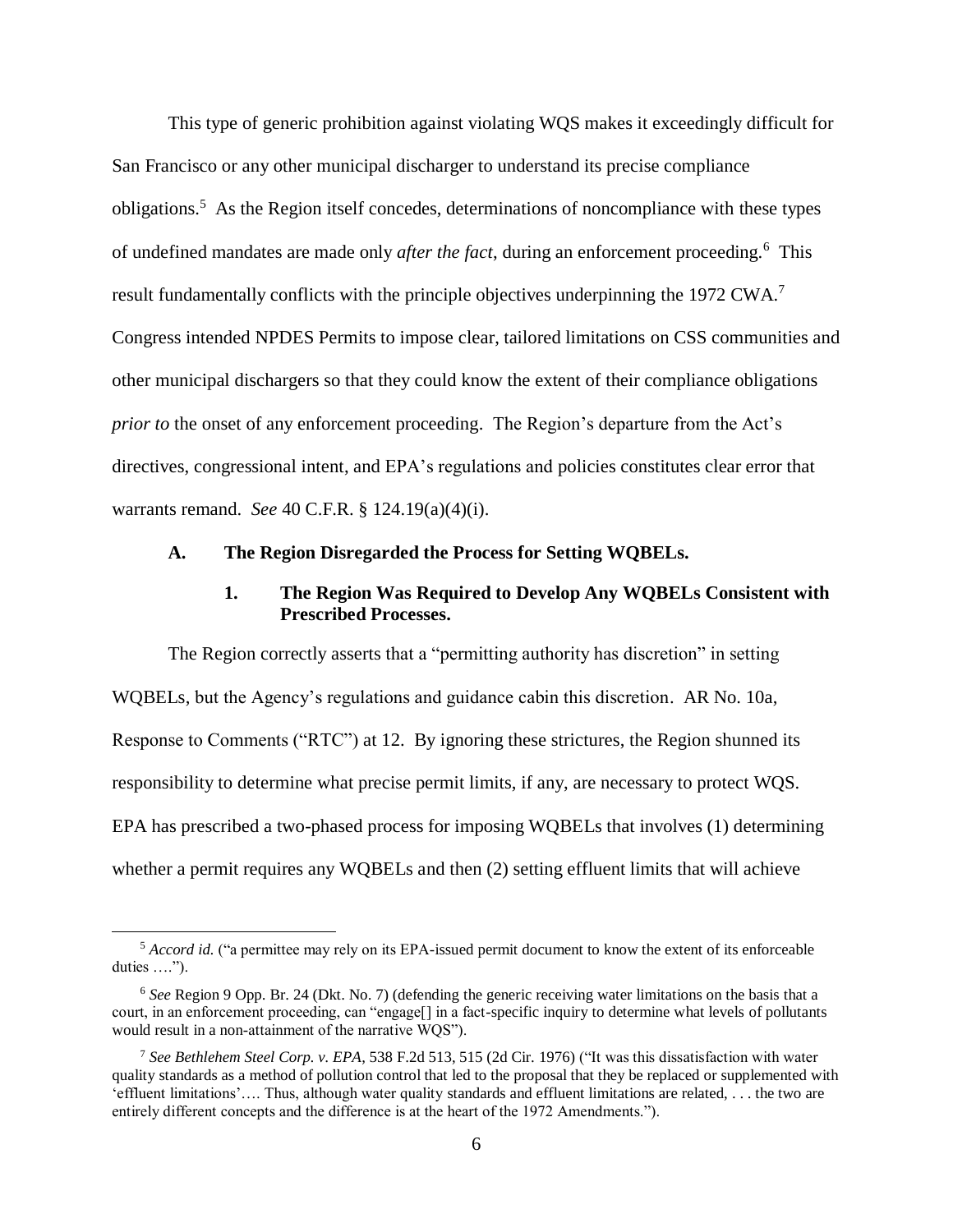WQS. These limits ensure that a permit writer imposes a WQBEL only to the extent "necessary to meet water quality standards ...." 33 U.S.C.  $\S$  1311(b)(1)(C).

#### *Determining the Need for a WQBEL*

 $\overline{a}$ 

EPA first requires permit writers to determine if WQBELs are necessary by assessing whether a discharge "will cause, have the reasonable potential to cause, or contribute to an excursion above any State water quality standard ...." 40 C.F.R. § 122.44(d)(1)(i). At the outset of this first phase, the permit writer must (a) identify the applicable WQS, including water quality criteria, *Permit Writers' Manual* § 6.1, and (b) "characterize both the effluent discharged by the facility … and the receiving water for that discharge." *Id.* at p. 6-12. This characterization process involves multiple steps:<sup>8</sup>

- Identifying pollutants of concern in the effluent (*i.e.*, pollutants for which further analysis is needed), *id.* § 6.2.1;
- Determining whether applicable WQS allow consideration of a dilution allowance or mixing zone, *id.* § 6.2.2;
- Selecting an approach to model effluent and receiving water interactions, *id.* § 6.2.3;
- Identifying effluent and receiving water critical conditions, such as effluent flow and pollutant concentrations, and receiving water flow and background pollutant concentrations, *id.* § 6.2.4; and
- Establishing appropriate dilution allowances or mixing zones. *Id.* § 6.2.5.<sup>9</sup>

<sup>&</sup>lt;sup>8</sup> The characterization process, in addition to helping the permit writer identify the need for a WQBEL, provides information used to calculate WQBELs. *Permit Writer's Manual* at p. 6-12.

<sup>9</sup> *See also* 40 C.F.R. § 122.44(d)(1)(ii) ("the permitting authority shall use procedures which account for existing controls on point and nonpoint sources of pollution, the variability of the pollutant or pollutant parameter in the effluent, the sensitivity of the species to toxicity testing … and where appropriate, the dilution of the effluent in the receiving water.").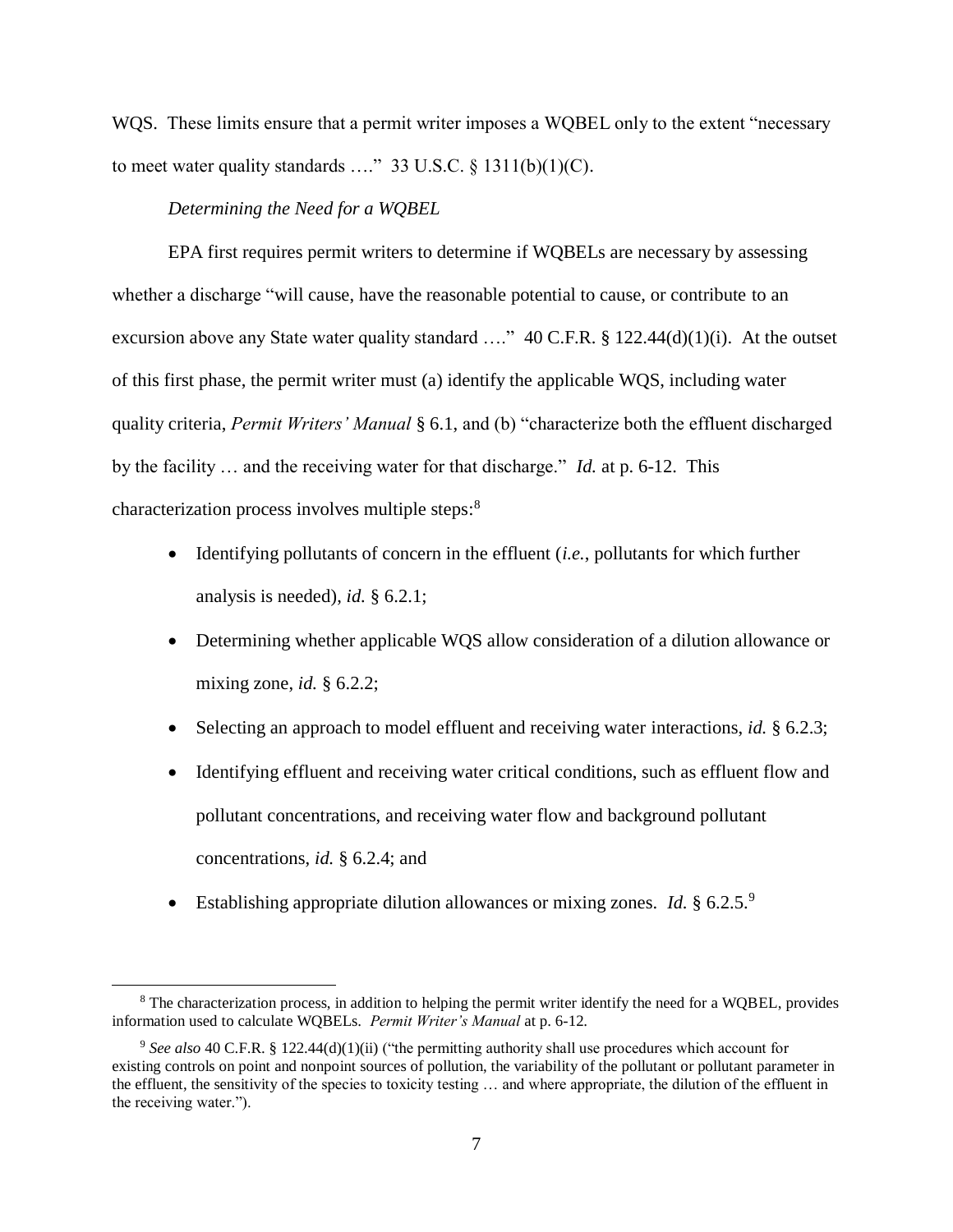Upon completing these characterization steps, "a permit writer determines whether WQBELs are needed" by conducting a "reasonable potential analysis": an assessment of "whether a discharge, alone or in combination with other sources of pollutants … could lead to an excursion above an applicable water quality standard." *Id.* at pp. 6-22 to 6-23. The *NPDES Permit Writers' Manual* specifies how a permit writer should conduct this analysis *quantitatively*, "using effluent and receiving water data and modeling techniques," *id.* § 6.3.2, or *qualitatively*, using a variety of different types of information that may be available. *Id.* § 6.3.3. Under either the quantitative or the qualitative approach, the permit-writing agency must document its reasonable potential analysis in the permit's fact sheet.<sup>10</sup>

#### *Setting WQBELs*

 $\overline{a}$ 

Having determined that a pollutant in a discharge has the reasonable potential to cause or contribute to a WQS violation, a "permit writer must develop WQBELs for that pollutant …." *Id.* § 6.4. The NPDES regulations demand that WQBELs be set at a level that is "derived from, and complies with all applicable" WQS. 40 C.F.R. §122.44(d)(1)(vii)(A). The *NPDES Permit Writers' Manual* contemplates that deriving a WQBEL requires substantial analysis; EPA expects permit writers to "identify the data and information used to determine the applicable water quality standards and how that information … was used to derive WQBELs …." *Permit Writers' Manual* § 6.4.1.5. The Agency further requires that the fact sheet "provide the NPDES" permit applicant and the public a transparent, reproducible, and defensible description of how the permit writer" derived the WQBELs. *Id.*

<sup>10</sup> *Permit Writers' Manual* § 6.3.2.4 ("permit writers need to document the details of the reasonable potential analysis in the NPDES permit fact sheet"); *id.* ("The permit writer should clearly identify the information and procedures used to determine the need for WQBELs."); *id.* § 6.3.3 ("The permit writer should always provide justification for the decision to require WQBELs in the permit fact sheet or statement of basis ….").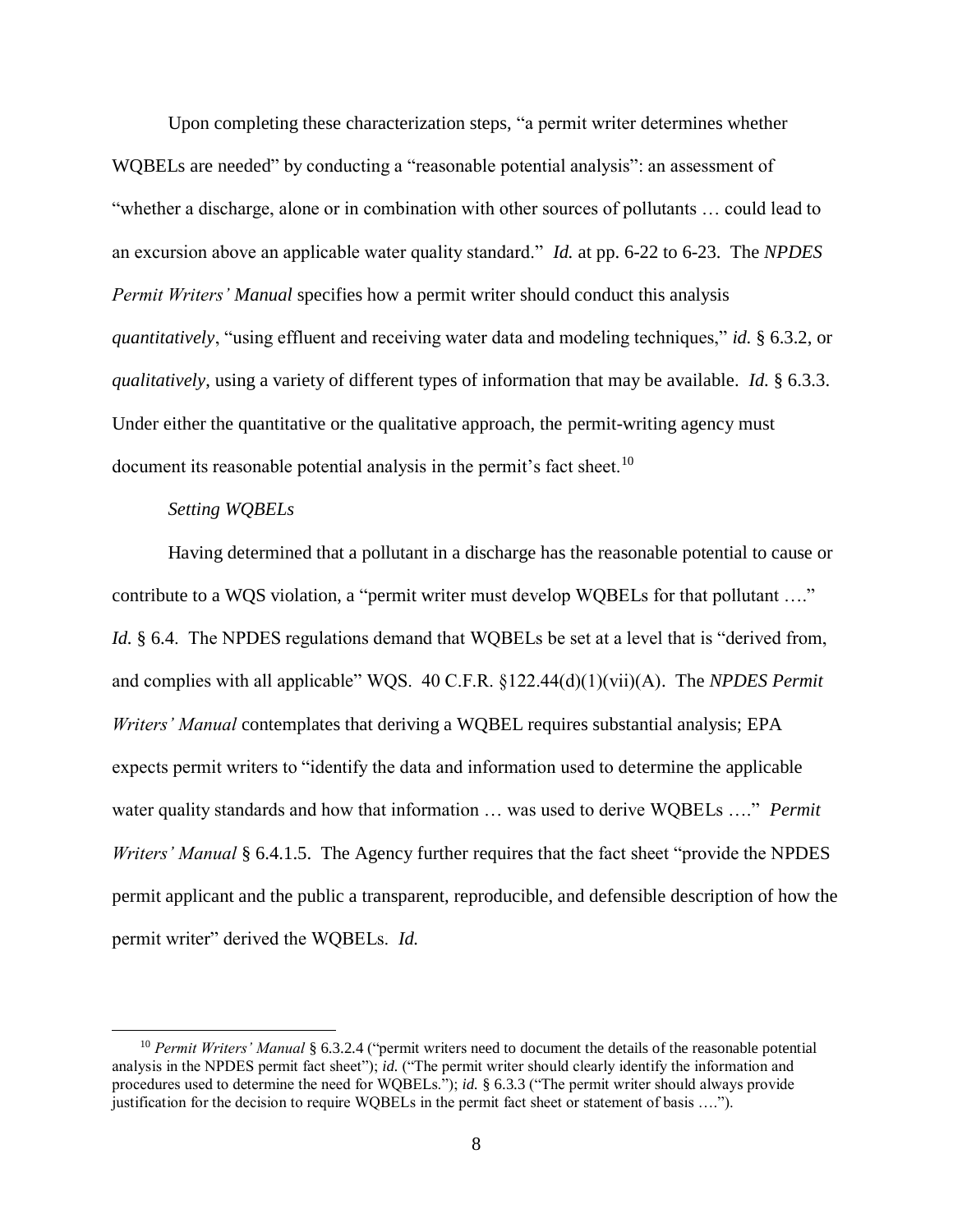#### **2. The Region Followed None of the Requirements for Setting WQBELs.**

The Region's use of generic receiving water requirements short-circuits all of the above procedures, which EPA designed to ensure that permits contain WQBELs that specify limitations to the extent necessary to protect water quality. The Region's justifications for using these restrictions consist solely of a series of bald assertions that these terms were "necessary to ensure compliance with [WQS]" and were somehow "directly derived" from applicable WQS. AR No. 17, Attachment F – Fact Sheet ("Fact Sheet") at F-26; RTC at 11. Despite these claims, nothing in the Fact Sheet or in the Region's opposition brief provides any indication that it conducted *any* reasonable potential analysis based on San Francisco's effluent, the quality of receiving waters, and any existing controls on discharges. *See* Region 9 Opp. Br. 16-17 (repeating assertions from the Fact Sheet and the RTC). The Region has similarly failed to present any factual or analytical basis for the requirements it set in the permit, despite the Agency's directive that the basis for WQBELs be "transparent, reproducible, and defensible." *Permit Writers' Manual* § 6.4.1.5.

Instead, the Region imposed these sweeping, non-specific requirements by fiat, without setting the tailored limits for protecting water quality contemplated by the Act and EPA's regulations. If the Region or any other permit-issuing authority believes that protecting water quality requires the imposition of more stringent standards on any CSS community, it must do so in a manner that sets specific effluent limitations consistent with EPA's regulations and guidance. The Region's failure to adhere to these processes constitutes clear error that warrants granting review and remanding to the Region. *See* 40 C.F.R. § 124.19(a)(4)(i).

### **B. Inclusion of Generic Receiving Water Limitations in San Francisco's Permit Is Inconsistent with Congressional Intent.**

The Region's retreat to a generic prohibition against discharges that cause or contribute to violations of WQS undermines a key objective of the NPDES program: to define dischargers'

9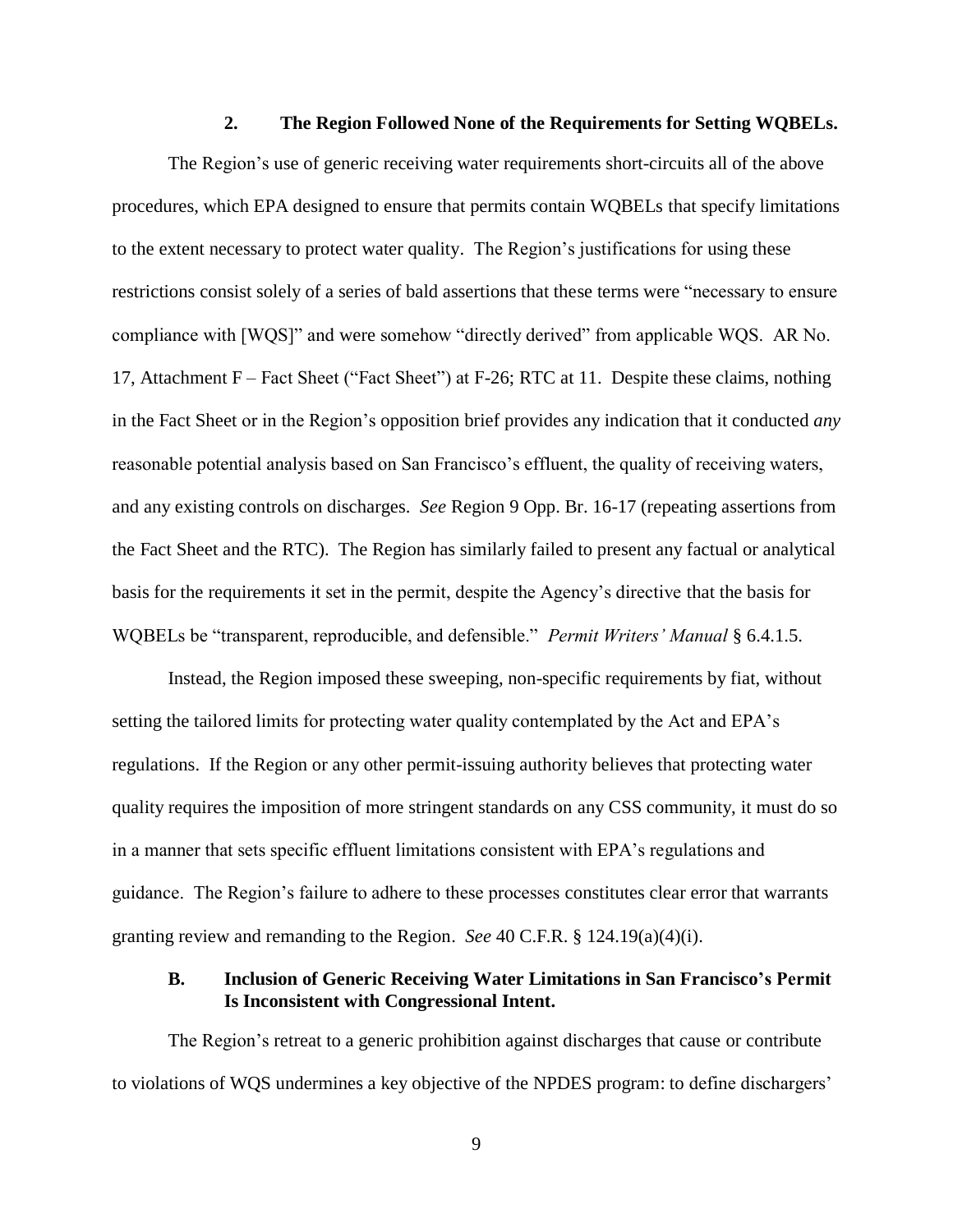compliance obligations clearly and well in advance of any enforcement action. When Congress passed the CWA in 1972, it sought to supplant a statute that relied solely on receiving water quality with a permitting system that sets clear and specific limits that apply to a discharger's facility. Generic receiving water limitations, like those in the Permit, undermine the CWA's goal of providing CSS communities and other dischargers compliance obligations that can be ascertained prior to an enforcement proceeding.<sup>11</sup>

Congress passed the CWA with the aim of addressing a number of deficiencies in the Water Quality Act of 1965,  $12$  which relied solely on states setting "ambient water quality" standards specifying the acceptable levels of pollution in a State's interstate navigable waters" without specifying end-of-pipe compliance requirements for individual sources. *EPA v. Cal. ex rel. State Water Res. Control Bd*., 426 U.S. 200, 202 (1976) ("*SWRCB*"). Instead, the 1965 statute allowed enforcement whenever "the wastes discharged by polluters reduce[d] water quality below the standards." S. Rep. No. 92-414, at 4 (1971). Defining compliance by reference to receiving waters' quality proved unworkable because dischargers lacked specific "standards to govern the conduct of individual polluters." *SWRCB*, 426 U.S. at 203. Whether a discharge caused violations of WQS could only be determined after the fact, such that

 $11$  Federal courts have not, as the Region claims, ever upheld the validity of generic receiving water limitations like those in the Permit. *See* Region 9 Opp. Br. 18-19. The cases cited by the Region addressed only the interpretation of permit terms in citizen suits, not those terms' *validity,* an issue that was not properly before the courts. *See Ohio Valley Envtl. Coal. v. Fola Coal Co.*, 845 F.3d 133, 139 (4th Cir. 2017) (issue involved interpretation of permit in a citizen suit); *NRDC v. Cnty. of L.A.*, 725 F.3d 1194, 1205 (9th Cir. 2013) (interpreting permit term for the purposes of enforcement); *NRDC v. Cnty. of L.A.*, 636 F.3d 1235, 1248-49 (9th Cir. 2011) (rejecting argument about the enforceability of permit terms in a citizen suit); *Nw. Envtl. Advocates v. City of Portland*, 56 F.3d 979, 986 (9th Cir. 1995) (concluding that "CWA § 505 authorizes citizens to enforce *all* permit conditions. (emphasis in original)). In each of the cases cited by the Region, the court could not have ruled on the validity of any permit terms because federal courts lack jurisdiction to evaluate that substance of an NPDES permit in citizen suits or other enforcement actions. *See* 33 U.S.C. § 1369(b)(2) (prohibiting "judicial review in any civil or criminal proceeding for enforcement" of, among other things, decisions to issue or deny NPDES permits); *accord NRDC v. Outboard Marine Corp.*, 702 F. Supp. 690, 694 (N.D. Ill. 1988) ("Section 1369(b) does not permit review of a non-EPA-objected-to state-issued permit in any federal court.").

<sup>12</sup> Pub. L. 89-234, 79 Stat. 903 (1965).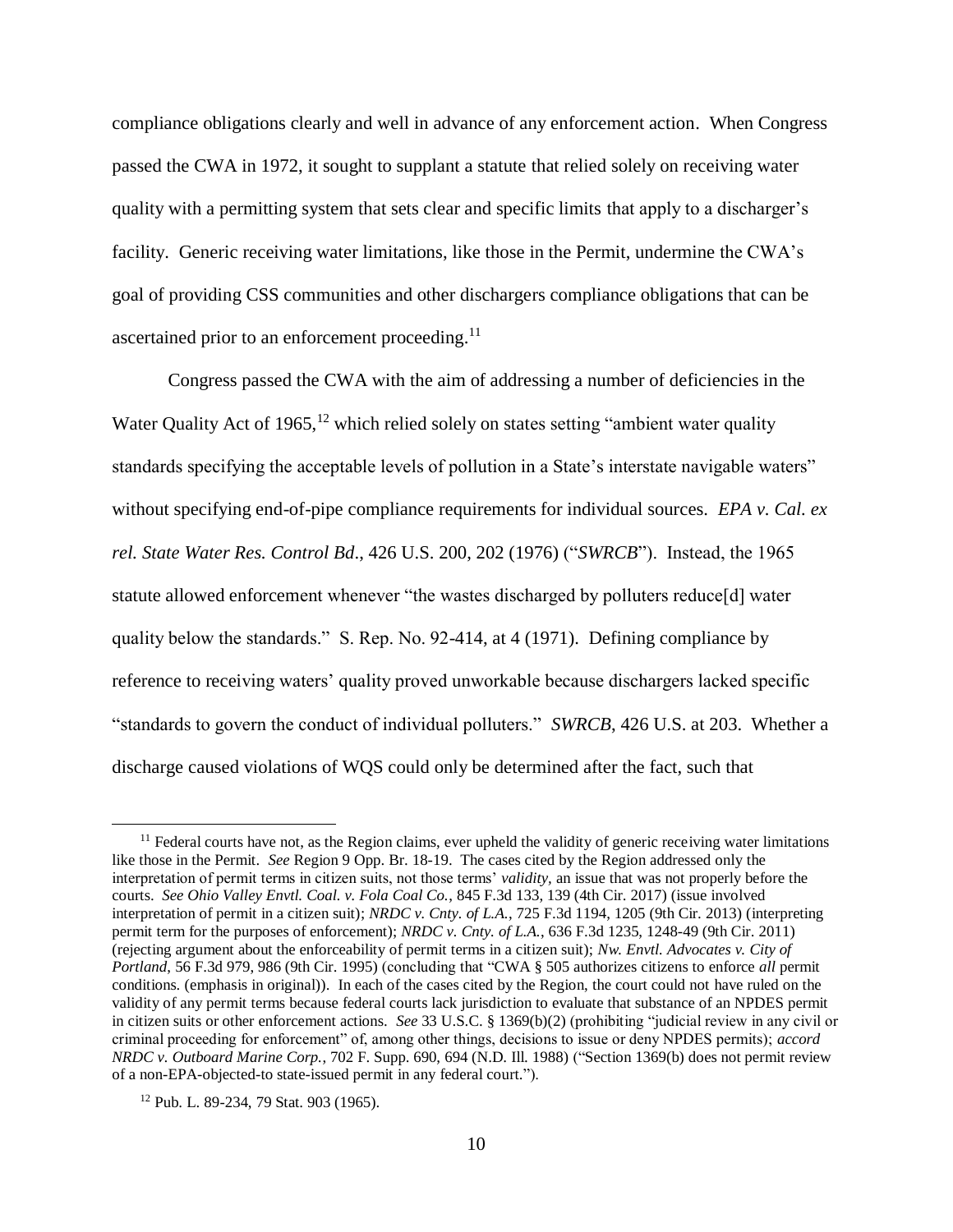dischargers could not adjust their operations in order to ensure compliance. *Accord NRDC v. EPA*, 915 F.2d 1314, 1316 (9th Cir. 1990) (evaluating compliance under the 1965 statute required regulators to "work backward" from polluted waters to identify potentially responsible dischargers).

Congress replaced this unworkable ambient water quality-driven scheme with NPDES permits, which would set end-of-pipe effluent limits to provide "'clear and identifiable' discharge standards." *Int'l Paper Co. v. Ouellette*, 479 U.S. 481, 496 (1987) (quoting S. Rep. No. 92-414, at 81). Congress specifically intended these effluent limits—even effluent limits needed to protect water quality—to apply at *the point of discharge* rather than in the receiving water itself.<sup>13</sup> EPA's experience in the first years of implementing the CWA confirmed that all effluent limitations needed to be precise to provide "an identifiable standard upon which to determine … compliance." *NRDC v. Costle*, 568 F.2d 1369, 1378 (D.C. Cir. 1977).

*Amici* join San Francisco in asking that the Board remand the Permit because their member utilities depend on NPDES permits to set precise WQBELs and other effluent limits so they can readily identify their compliance obligations and appropriately allocate limited public funds to maintain compliance and achieve maximum protection of the environment and public health. The Permit's generic prohibitions against causing or contributing to exceedances of WQS effectively resurrect one of the central problems in federal water pollution law prior to 1972: determining compliance by reference to a discharger's impact on ambient water quality.<sup>14</sup>

<sup>13</sup> *See* H. Rep. No. 92-911, at 102 (1972) (§ 301(b)(1)(C) demands "more stringent *effluent limitations* … to be established consistent with … water quality standards." (emphasis added)); 33 U.S.C. § 1362(11) (effluent limitations are restrictions "on quantities, rates, and concentrations of … constituents … *discharged from point sources*." (emphasis added)).

<sup>14</sup> *See supra* note 7.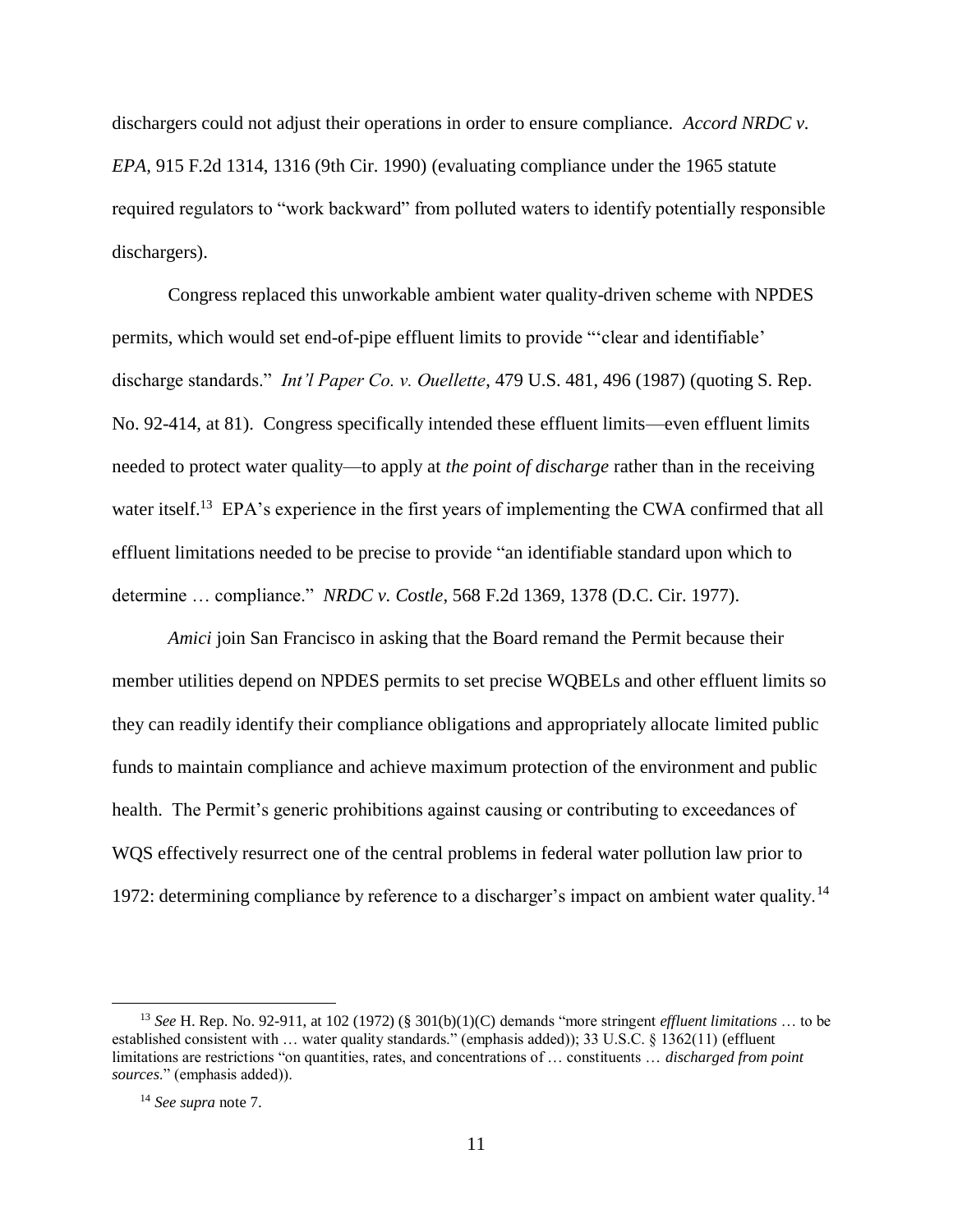These types of determinations can only be made after the fact, in enforcement proceedings, at which point municipal dischargers could incur enormous defense costs, civil penalties, and the cost of implementing injunctive relief. Deferring these determinations to enforcement actions could also subject *amici*'s members and other dischargers to disparate "court-developed definition[s] of water quality," an outcome that Congress intended to avoid when it created the NPDES program.<sup>15</sup> Remand is necessary to ensure that permit writers cannot impose these burdens on CSS communities or any other dischargers inconsistent with congressional intent.

### **II. The Permit's LTCP Update Provisions Depart from the CSO Policy's Directives.**

The Region has overstepped the limits that the CSO Policy places on EPA's authority to require additional controls after a CSS community has implemented its LTCP. As the Board is aware, development and implementation of an LTCP requires a major financial commitment from a CSS community. To protect communities' investments, the CSO Policy contains safeguards to ensure that permit writers can only require a community to revisit its LTCP when substantial reasons exist for doing so. Specifically, the Policy prescribes how a permittee must conduct post-construction monitoring and reassess discharges to sensitive areas. *See* AR No. 96, CSO Policy § IV.B.2.d., e., 59 Fed. Reg. at 18696. The CSO Policy then defines the narrow circumstances under which EPA may require a CSS community to revisit its LTCP and potentially incur enormous capital expenses to develop and implement additional controls.

Although the Region invoked the CSO Policy to justify the Permit's LTCP update requirements, it ignored how the Policy constrains its authority to require CSS communities to

<sup>15</sup> S. Rep. No. 92-414, at 79.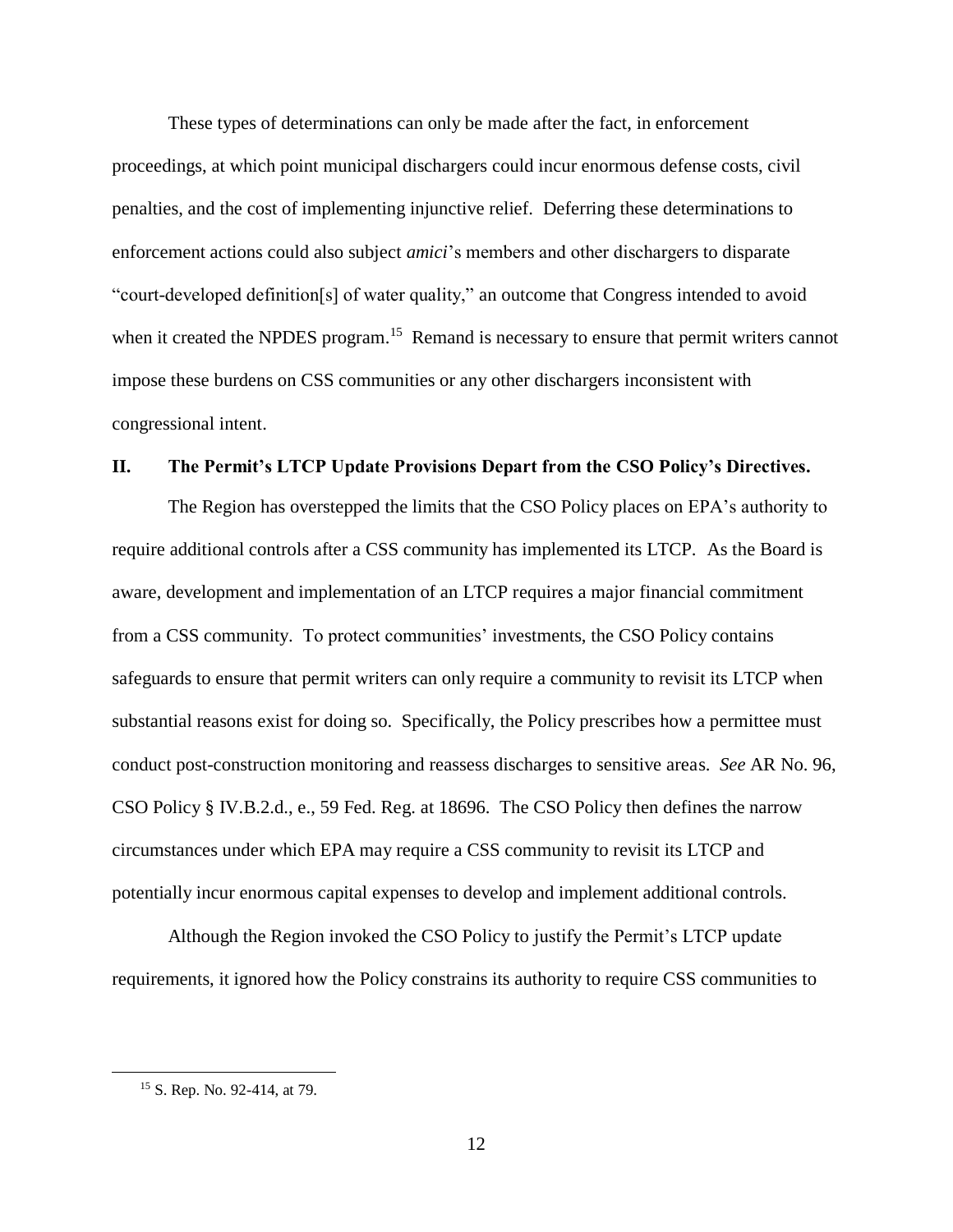revisit their plans.<sup>16</sup> The Region may not simply discard the Policy's directives for how to set terms in CSO permits. Congress has directed that the Permit—and every other permit issued to a CSS community—must "conform to" the CSO Policy. 33 U.S.C. § 1342(q)(1). For this reason, the Region's failure to adhere to the Policy constitutes clear error that warrants the Board's review. *See* 40 C.F.R. § 124.19(a)(4)(i).

## **A. EPA Cannot Require an LTCP Update Without Finding that Existing Controls Fail to Protect Water Quality Standards.**

The Region has committed San Francisco to adopting additional CSO controls without adhering to procedures designed to ensure that a CSS community must revisit an alreadyimplemented LTCP only if there is a demonstrated, water quality-based need for doing so. Under the CSO Policy, a post-construction CSS community can be required to revisit its LTCP and develop additional controls only if the permitting agency "determin[es] that the CSO controls fail to meet WQS or protect designated uses." CSO Policy § IV.B.2.g., 59 Fed. Reg. at 18696. The Policy further specifies that NPDES permits must use a reopener clause, rather than some other procedural mechanism, to facilitate the LTCP update. *Id.*

Ignoring these requirements, the Region has committed San Francisco to develop additional CSO controls without making any finding that its LTCP has failed to protect WQS. Although the Permit's update provisions require some assessment of the LTCP's efficacy, this evaluation plays no role in determining *whether* San Francisco must develop and implement additional controls. *See* Permit Part VI.C.5.d, Table 7 at 1.e. Rather, the Permit requires San Francisco to develop and "propose<sup>[]</sup> control alternatives" in addition to those in its existing LTCP without first requiring EPA to make a finding that the City's existing controls are

<sup>16</sup> *See* Region 9 Opp. Br. 26-27; RTC at 16 (citing CSO Policy §§ IV.B.2.b, IV.B.2.d., IV.B.2.e., and IV.b.2.f.).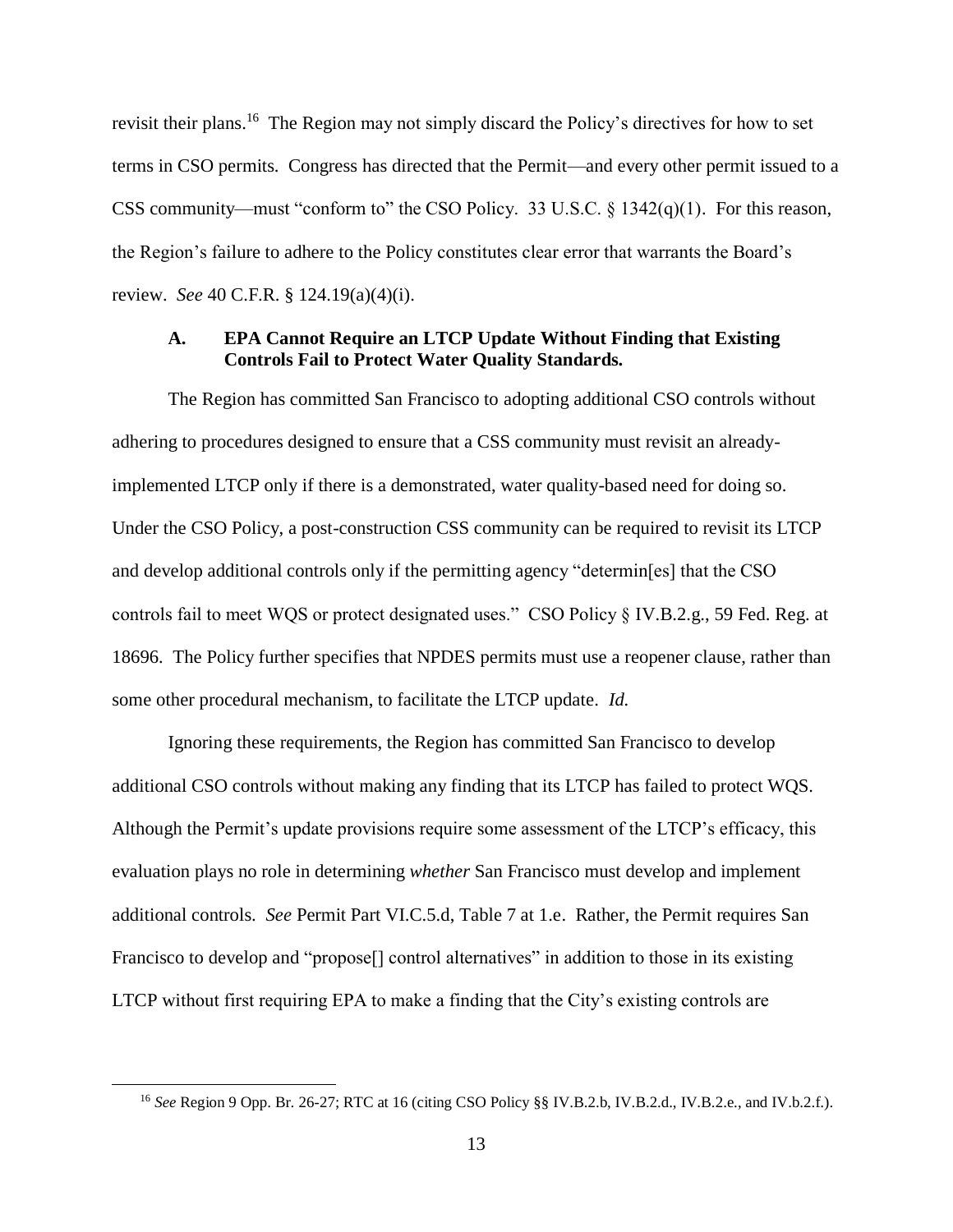insufficient to protect WQS. *Id.* at Part VI.C.5.d., Table 7 at 3. Pursuant to the CSO Policy, the Region cannot force a post-construction CSS community to revisit its LTCP without the requisite factual demonstration.

The Region also cannot accurately assert that it has made the factual findings required to demand reopening an LTCP. Although the Region cites some water and effluent quality data in the Response to Comments, it uses them only to support a conclusion that San Francisco's LTCP could "*better* protect beneficial uses." RTC at 20 (emphasis added). In other words, the Region has found that the LTCP protects WQS but that there may be room for improvement. *Accord id.* at 18 ("we find it unlikely that no improvement can be made."). This finding falls far short of what the CSO Policy requires for EPA to demand that a CSS community invest in additional controls: a "determination that the CSO controls *fail* to meet WQS or protect designated uses." CSO Policy § IV.B.2.g., 59 Fed. Reg. at 18696 (emphasis added). The CSO Policy prohibits EPA from burdening CSS communities in the name of achieving marginal gains beyond compliance with WQS. Allowing the Region to do so here would set a dangerous precedent that would put at risk billions of dollars of community investments in CSO improvements nationwide.

## **B. The Policy's Post-Construction Monitoring Provisions Do Not Authorize EPA to Require Post-Construction CSS Communities to Re-Characterize Their Systems.**

In the LTCP Update provisions, the Region has also inappropriately applied the label "post-construction monitoring" in an attempt to send a CSS community back to the drawing board to develop a new LTCP. Rather than give EPA wide-ranging authority to make demands of CSS communities, the CSO Policy's post-construction monitoring provisions authorize monitoring that serves two narrow purposes: (a) "verify[ing] compliance with water quality standards," and (b) "ascertain[ing] the effectiveness of CSO controls." CSO Policy § IV.B.2.d.,

14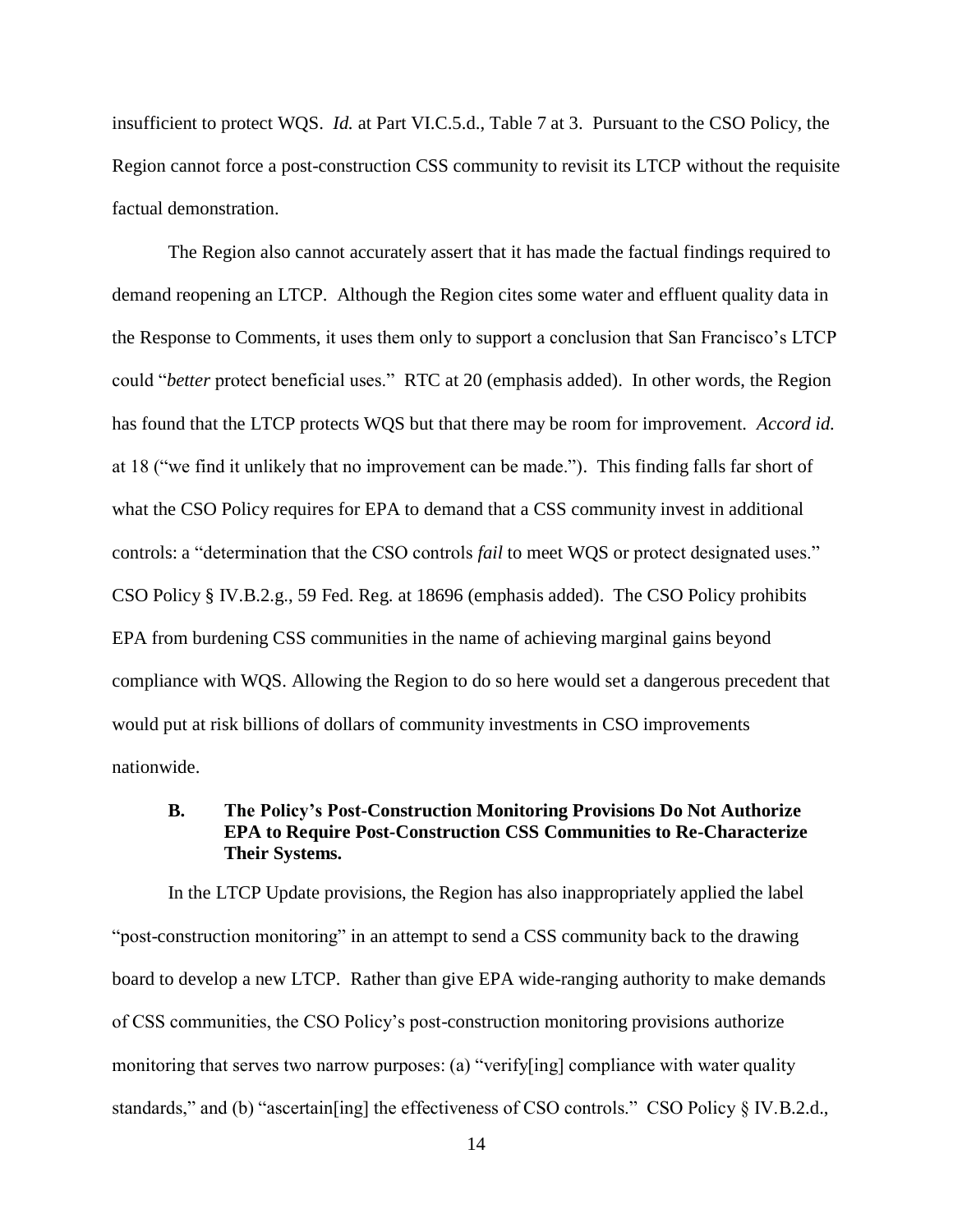59 Fed. Reg. at 18696; *id.* § II.C.9., 59 Fed. Reg. at 18694. To accomplish these goals, postconstruction monitoring consists of "effluent and ambient monitoring" of water quality, as well as "other monitoring protocols" that may be necessary to assess the condition of CSO receiving waters. *Id.* § II.C.9., 59 Fed. Reg. at 18694. The Policy thus envisions post-construction monitoring to involve only those tasks needed to assess effluent and receiving water quality.

The "post-construction monitoring" required by the Permit's LTCP Update provisions, however, requires San Francisco to conduct assessments that differ markedly from what the CSO Policy authorizes. Specifically, the Region demands preparation of "a comprehensive characterization of the combined sewer system" that will require San Francisco to describe and assess the sewer system itself. Permit Part IV.C.5.d., Table 7 at 1. This task bears no resemblance to measures that would determine whether an already-implemented LTCP is achieving compliance with WQS.

Instead, these requirements amount to an attempt to send a CSS community back to square one. Specifically, the "System Characterization Report" that the Permit requires bears a striking similarities with the requirements of Section II.C.1 of the CSO Policy, which dictates the *first* steps in LTCP development. For instance, the Permit requires San Francisco to (a) describe how its CSS responds to different storm events and (b) identify the location, frequency, and composition of its CSO discharges. Permit Part VI.C.5.d, Table 7 at 1.a., c. These components are virtually identical to the CSO Policy's initial system characterization requirements. *See* CSO Policy § II.C.1., 59 Fed. Reg. at 18691 (permittee should assess "a range of storm events, [and] the response of its sewer system to wet weather events"); *id.* § II.C.1.b., 59 Fed. Reg. at 18692 (system characterization should identify "the number, location, and frequency of overflows"). The Region cannot invoke the Policy's post-*construction* requirements to impose obligations that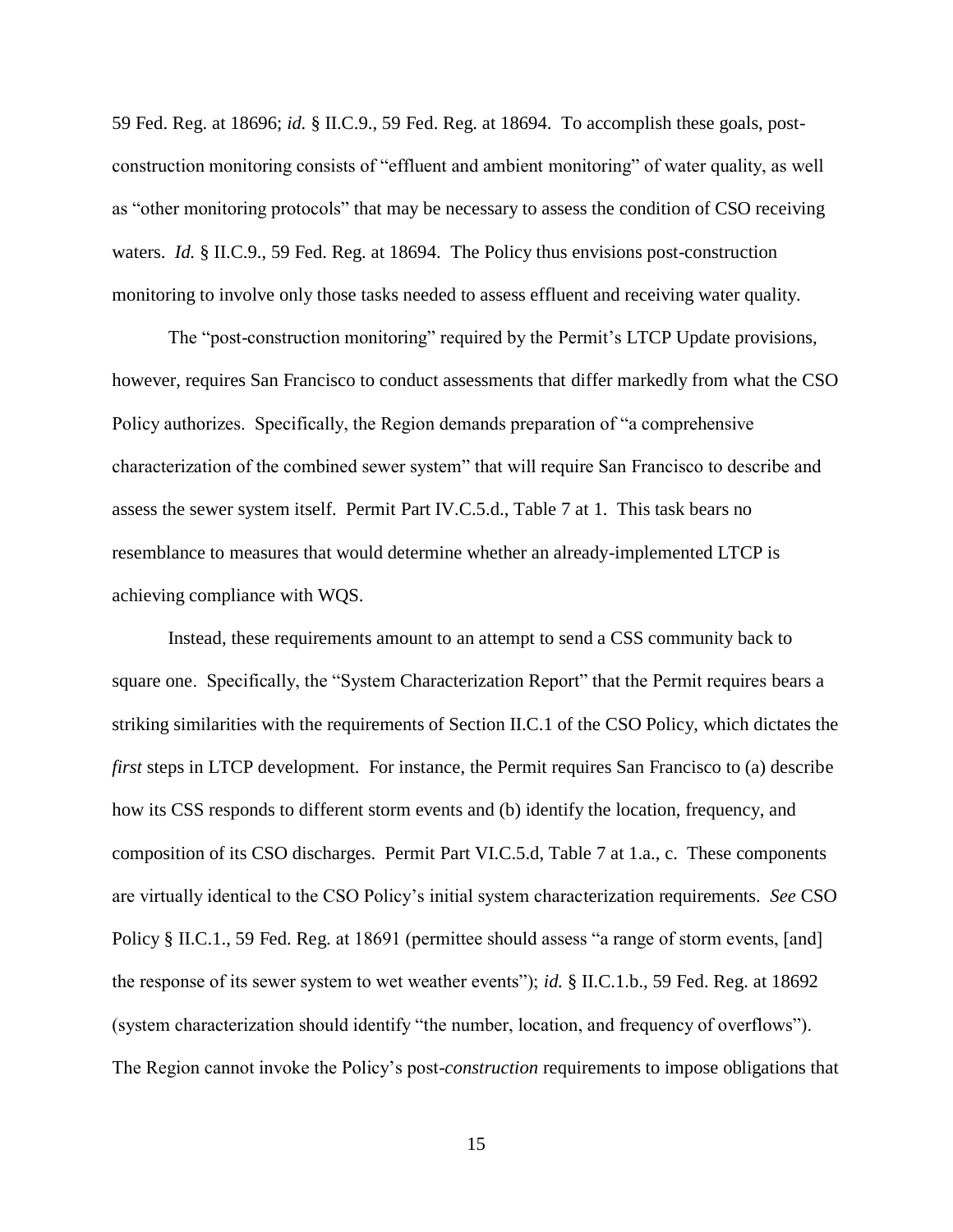EPA—and Congress—intended to apply only to communities just starting to develop their LTCPs.

#### **C. EPA Cannot Use Sensitive Area Reassessments to Impose New CSO Controls.**

Finally, the Region misuses the CSO Policy's process for reassessing CSOs to sensitive areas to require the evaluation and implementation of additional controls. *See* Fact Sheet at F-31 (citing CSO Policy § IV.B.2.e.); RTC at 16 (same). Specifically, the Region relies on this portion of the CSO Policy to justify requiring San Francisco to reevaluate its already-built CSO controls and propose new ones. *See* Permit Part VI.C.5.d, Table 7 at 3 (requiring a Consideration of Sensitive Areas Report that "evaluates, prioritizes, and proposes control alternatives"). These additional controls could include a range of alternatives that span green infrastructure, increasing storage capacity in the City's CSS, and providing additional treatment. *Id.* at 3.b.

The CSO Policy's provisions for sensitive area reassessments do not authorize EPA to require a CSS community to take a fresh look its CSO controls in this manner. Rather than entailing a broad examination of a CSS community's LTCP, a sensitive areas reassessment consists of an examination only of any "new or improved techniques to eliminate or relocate" CSOs or "changed circumstances that influence economic achievability" of CSO elimination or relocation. CSO Policy § II.C.3.c., 59 Fed. Reg. at 18692; *id.* § IV.B.2.e., 59 Fed. Reg. at 18696. The Region, without any explanation, has attempted to expand an assessment of CSO elimination or relocation into a requirement to reevaluate San Francisco's LTCP and even develop new controls.

As explained above, the Region must base any such attempt to revisit the controls in an already implemented LTCP on a specific finding that some portion of an LTCP has failed to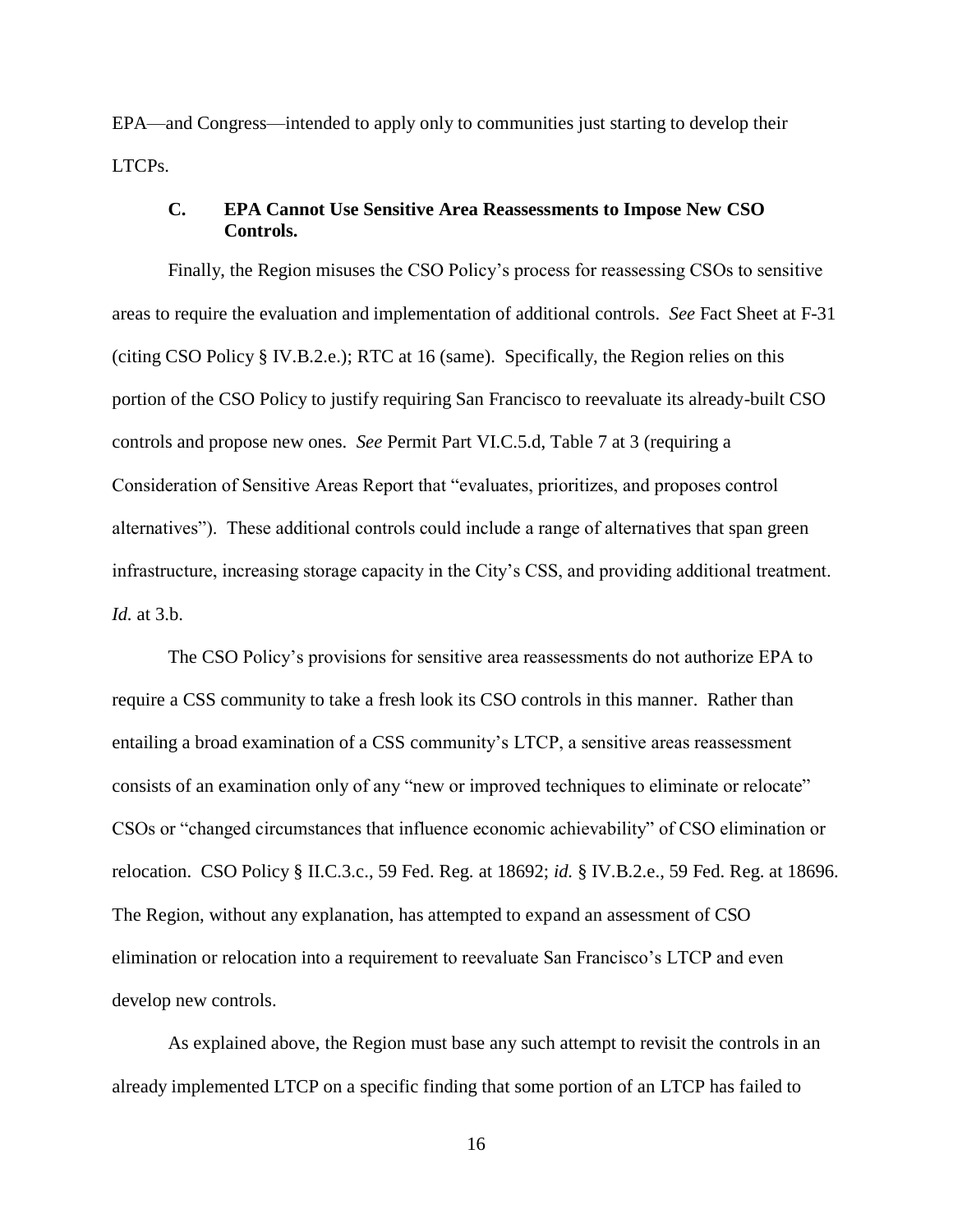protect WQS. Having made no such finding, the Region cannot manipulate portions of the CSO Policy that require limited assessments of a discrete set of overflows into sweeping reanalysis directives.

## **III. The Region Lacks Authority to Regulate Overflows that Do Not Result in Discharges.**

The Region has further overstepped the limits on its authority by seeking to regulate overflows that do not cause discharges regulated by the Act. Permit Section IV.C.5.a.ii.(b) (the Reporting Provision) obligates San Francisco to report, without any limitation or qualification, any "sewer overflows from the combined sewer system." The Region concedes that this obligation extends even to those overflows that do not reach waters of the United States. *See* Petition 32-33 (discussing the Fact Sheet and the RTC). By making this concession, the Region admits that it seeks to exercise authority over releases that fall outside the NPDES program.<sup>17</sup>

Although the Region invokes various aspects of the CWA and NPDES regulations in defense of the Reporting Provision, it ignores the fundamental limits of its authority under the Act. The requirement to obtain an NPDES permit and the entire NPDES program itself apply only to "discharge[s] of any pollutant." *See* 33 U.S.C. §§ 1311(a), 1342(a). The Act then limits "discharges" subject to the program to releases of pollutants to "navigable waters." *Id.* § 1362(12)(A). The Reporting Provision thus sweeps in isolated sewer overflows that, by definition, cannot be "discharges" subject to Sections 301 and 402 of the Act.

The Region's attempt to impose requirements on these isolated releases should meet the same fate as EPA's previous attempts to regulate activities that do not result in discharges. Over

<sup>&</sup>lt;sup>17</sup> *Amici* recognize that overflows from wastewater collection systems present a serious problem that utilities should address as part of the management of their utilities. Any regulatory effort to require or encourage utilities to address overflows, however, must be conducted within the limits of applicable law. EPA's attempt to regulate isolated overflows in the Permit oversteps these limits.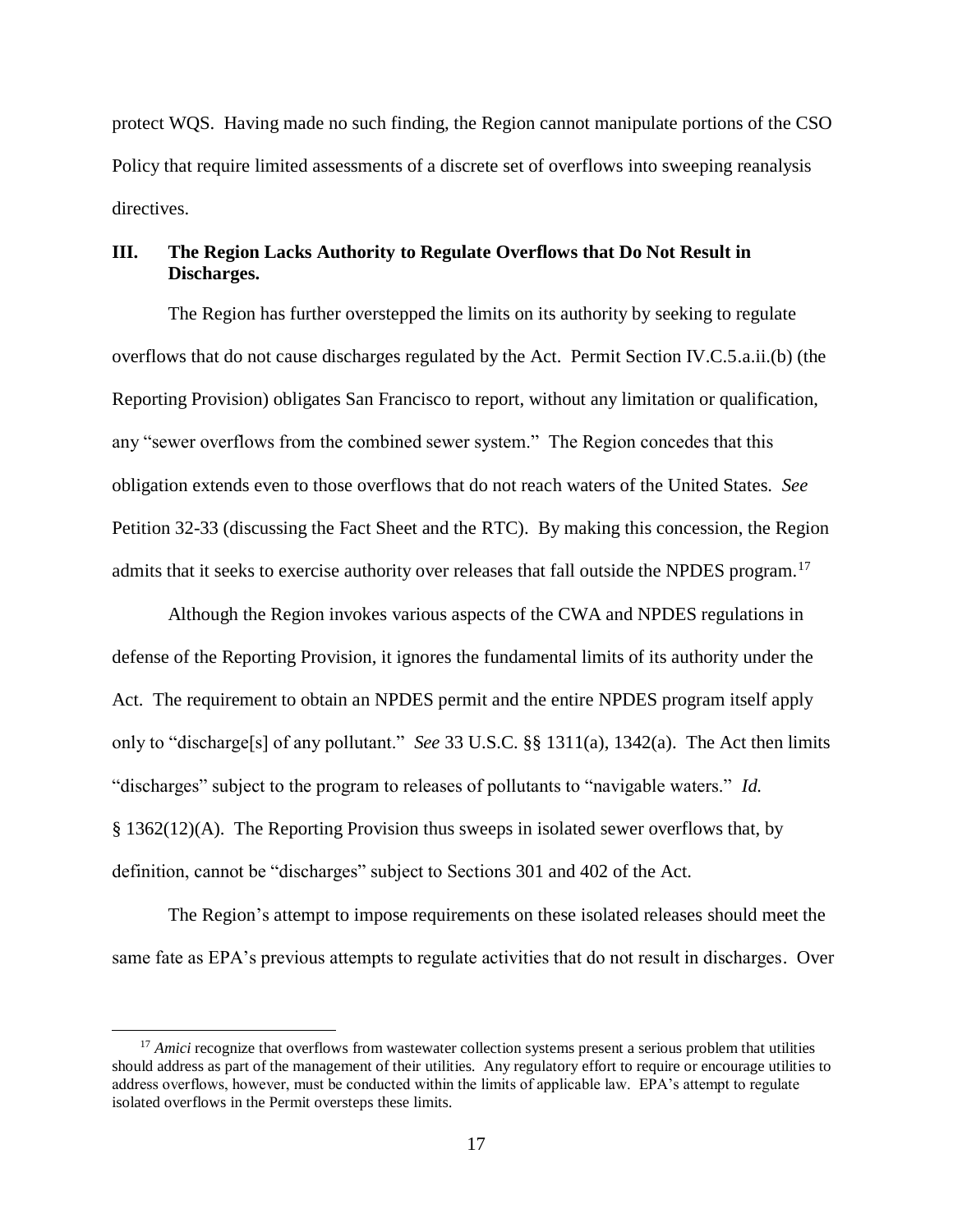thirty years ago, the D.C. Circuit rejected the Agency's attempt to impose through NPDES permits requirements governing aspects of a facility beyond its discharges, explaining how "the CWA does not empower the agency to regulate point sources themselves; rather, EPA's jurisdiction … is limited to regulating the *discharge* of pollutants." *NRDC v. EPA*, 859 F.2d 156, 170 (D.C. Cir. 1988) (emphasis added). Two courts of appeals have also rejected EPA's attempts to impose obligations on concentrated animal feeding operations (CAFOs) that do not actually discharge on the basis that "EPA [may] regulate, through the NPDES permitting system … only the discharge of pollutants," not a source's activities generally. *Waterkeeper All., Inc. v. EPA*, 399 F.3d 486, 504 (2d Cir. 2005); *Nat'l Pork Producers Council v. EPA*, 635 F.3d 738, 751 (5th Cir. 2011) ("there must be an *actual discharge* into navigable waters to trigger the CWA's requirements and the EPA's authority" (emphasis added)). In the absence of a discharge, both courts explained, EPA has no authority under the CWA to impose regulatory obligations.<sup>18</sup> The Region thus exceeded the authority afforded it by the CWA by trying to impose requirements on San Francisco's isolated overflows.

The Region's claim that the Reporting Provision will help it to identify potential discharges does not excuse the Region's overreach.<sup>19</sup> The Second Circuit rejected EPA's use of this type of justification to support its requirement that all CAFOs—even those that do not actually discharge—obtain NPDES permits in *Waterkeeper Alliance*. 399 F.3d at 505. While acknowledging why EPA would have valid policy justifications for regulating a possible discharge, the court found that the CWA grants "EPA jurisdiction to regulate and control only

<sup>18</sup> *See Waterkeeper*, 399 F.3d at 505 ("in the absence of an actual addition of any pollutant to navigable waters …, there is … no statutory obligation of point sources to comply with EPA regulations for point source discharges"); *Nat'l Pork Producers Council*, 635 F.3d at 751.

<sup>19</sup> *See* RTC at 23 ("Monitoring and reporting sewer overflows from the combined sewer system are also necessary to determine whether an overflow reaches waters of the State or United States.")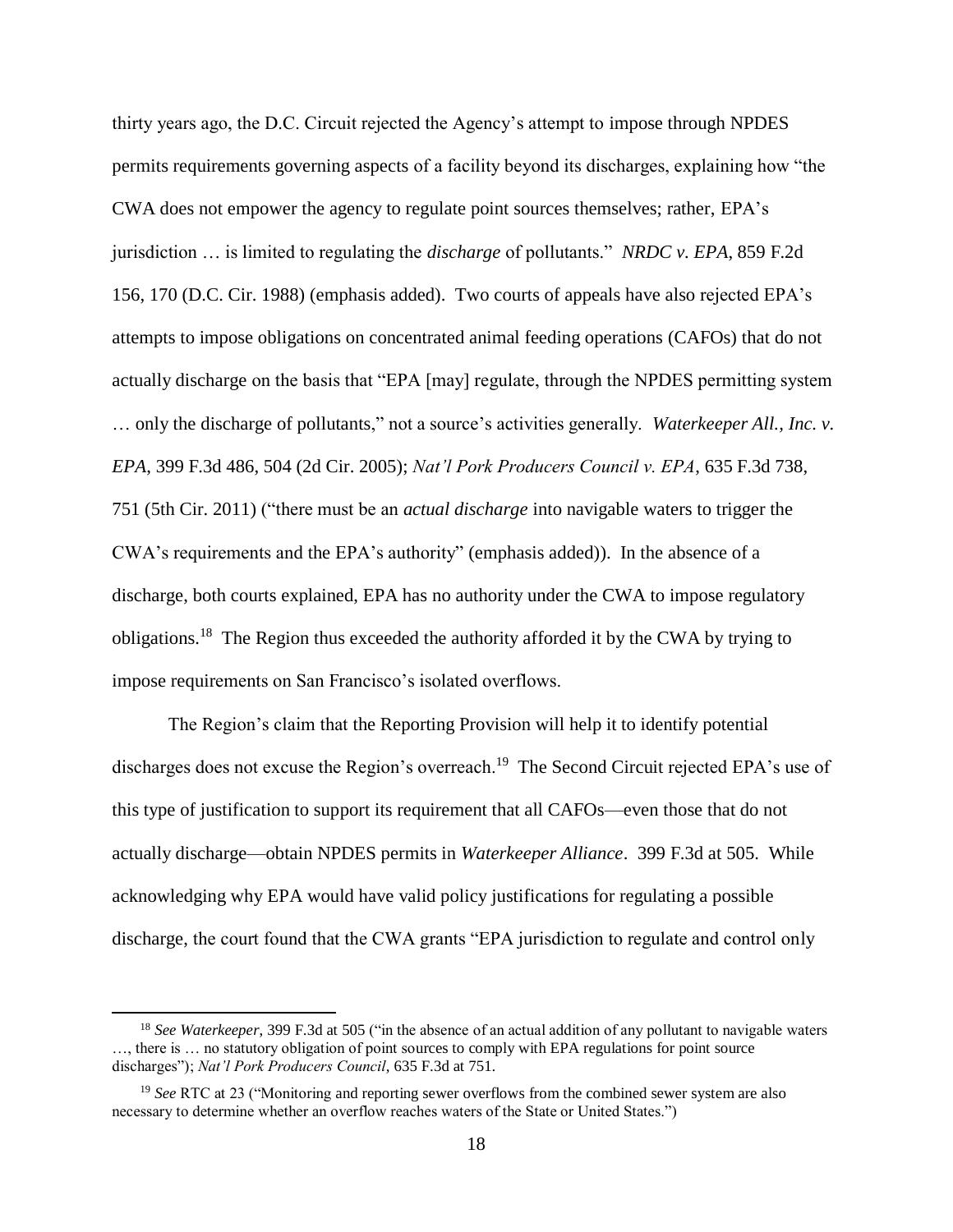*actual* discharges—not potential discharges …." *Id.* (emphasis in original). The Board should not countenance this attempt to extend EPA's authority to cover releases that cannot be regulated under the CWA.

#### **CONCLUSION**

The Act imposes on EPA a number of obligations and limits related to setting effluent limits and otherwise imposing burdens on CSS communities and other NPDES permittees. In promulgating the Permit, the Region has flouted a number of these requirements and overstepped these limits, at times with minimal explanation. The Region should not be allowed to overstep its authority and burden *amici*'s members, including San Francisco. For these reasons, *amici* ask that the Board grant review and remand the Permit to the Region.

Dated: April 15, 2020 Respectfully submitted,

Roberta L. Larson Somach Simmons & Dunn 500 Capitol Mall, Suite 1000 Sacramento, CA 95814 (916) 446-7979 blarson@somachlaw.com *Counsel for Amicus Curiae California Association of Sanitation Agencies*

*Of Counsel:* Nathan Gardner-Andrews *General Counsel & Chief Advocacy Officer* Amanda Aspatore *Chief Legal Counsel* National Association of Clean Water Agencies 1130 Connecticut Ave. NW, Suite 1050 Washington, DC 20036 (202) 833-2672

/s/ Andrew C. Silton Richard S. Davis Andrew C. Silton Beveridge & Diamond, P.C. 1350 I St. NW, Suite 700 Washington, DC 20005 (202) 789-6000 rdavis@bdlaw.com asilton@bdlaw.com

Kaitlyn D. Shannon Beveridge & Diamond, P.C. 456 Montgomery St., Suite 1800 San Francisco, CA 94104-1251 (415) 262-4000 kshannon@bdlaw.com *Counsel for Amicus Curiae National Association of Clean Water Agencies*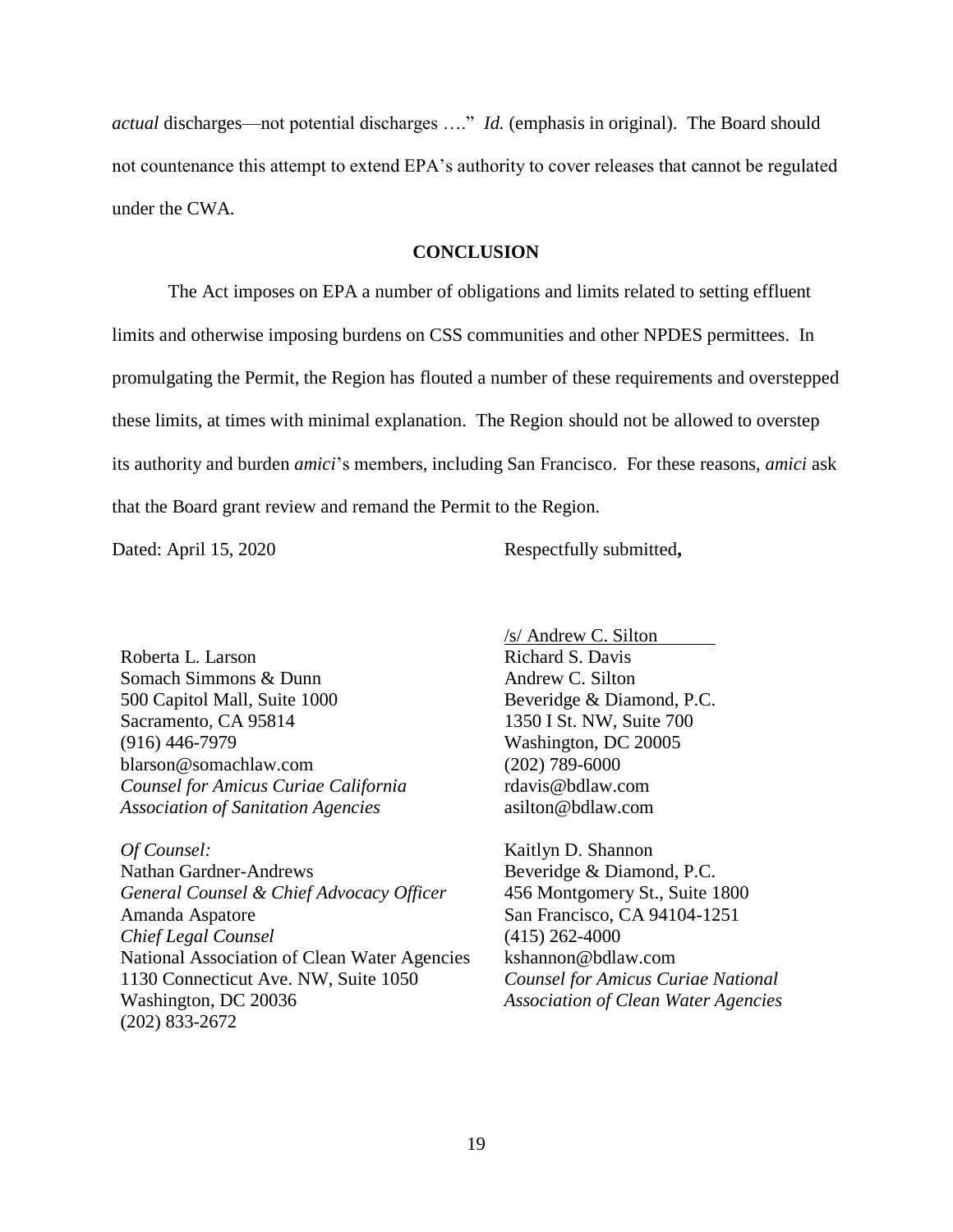## **STATEMENT OF COMPLIANCE WITH WORD LIMITATION**

In accordance with 40 C.F.R. § 124.19(d)(1)(iv) and (d)(3), I certify that this Brief of *Amici Curiae* National Association of Clean Water Agencies and California Association of Sanitation Agencies in Support of Petitioner does not exceed 7,000 words. Based on the word count feature in Microsoft Word 2016 and not including those portions of this Brief excluded from the word limitation by 40 C.F.R. § 124.19(d)(3), this Brief contains 5,703 words.

> /s/ Andrew C. Silton Andrew C. Silton